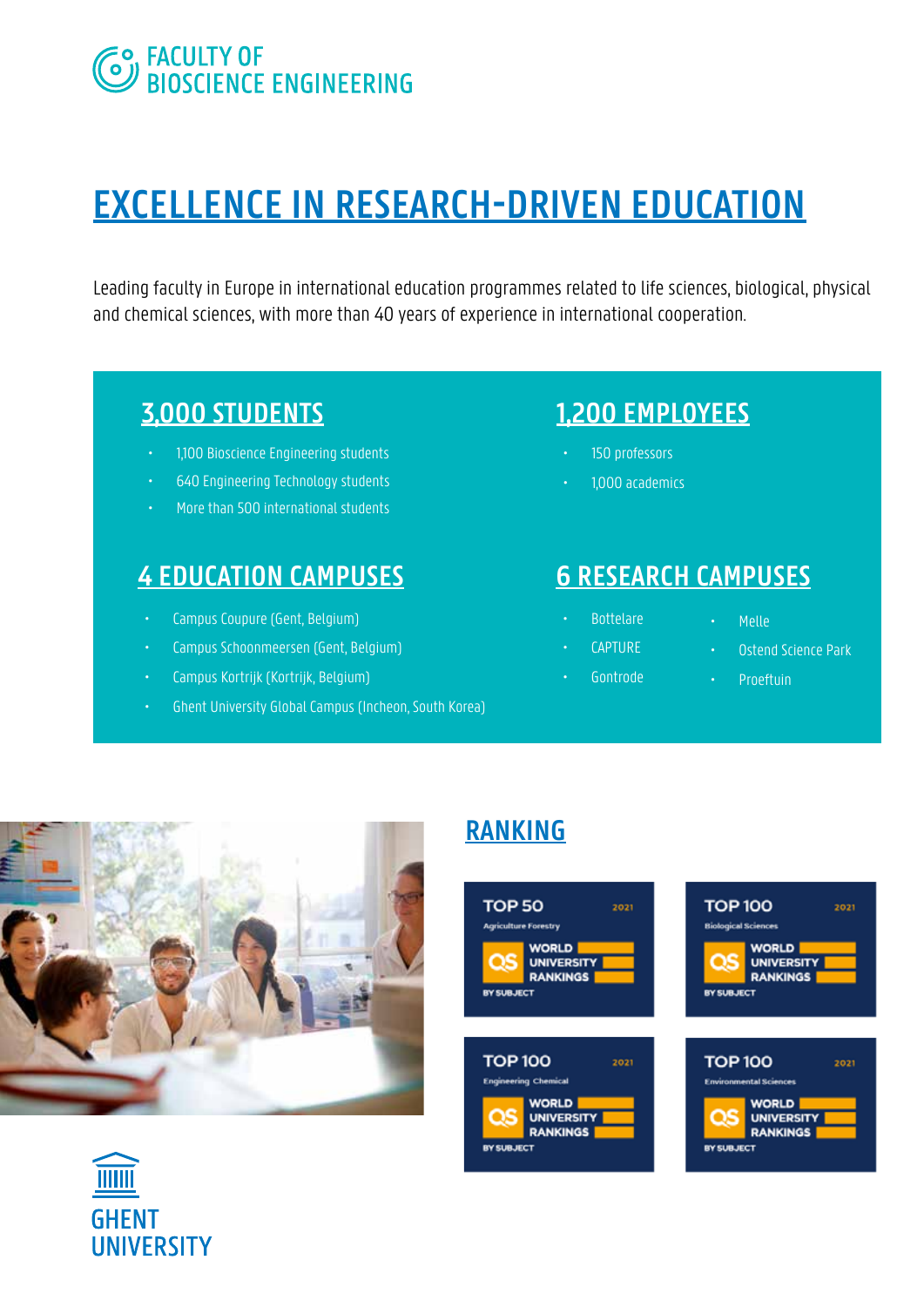### **8 DEPARTMENTS**

- Environment
- Plants and crops
- Animal sciences and aquatic ecology
- Food technology, safety and health
- Green chemistry and technology
- Biotechnology
- Data analysis and mathematical modelling
- Agricultural economics







**Dean's office:** administratiefsecretaris.fbw@ugent.be

**Education services:** fsa.fbw@ugent.be

**Research services:** onderzoek.fbw@ugent.be

**International services:** itc@ugent.be

**PR & communication services:** communicatie.fbw@ugent.be

**Logistics services:** logistiek.fbw@ugent.be

#### ugent.be/bw



Faculteit Bio-ingenieurswetenschappen UGent

@fbwUGent

lin Faculty of Bioscience Engineering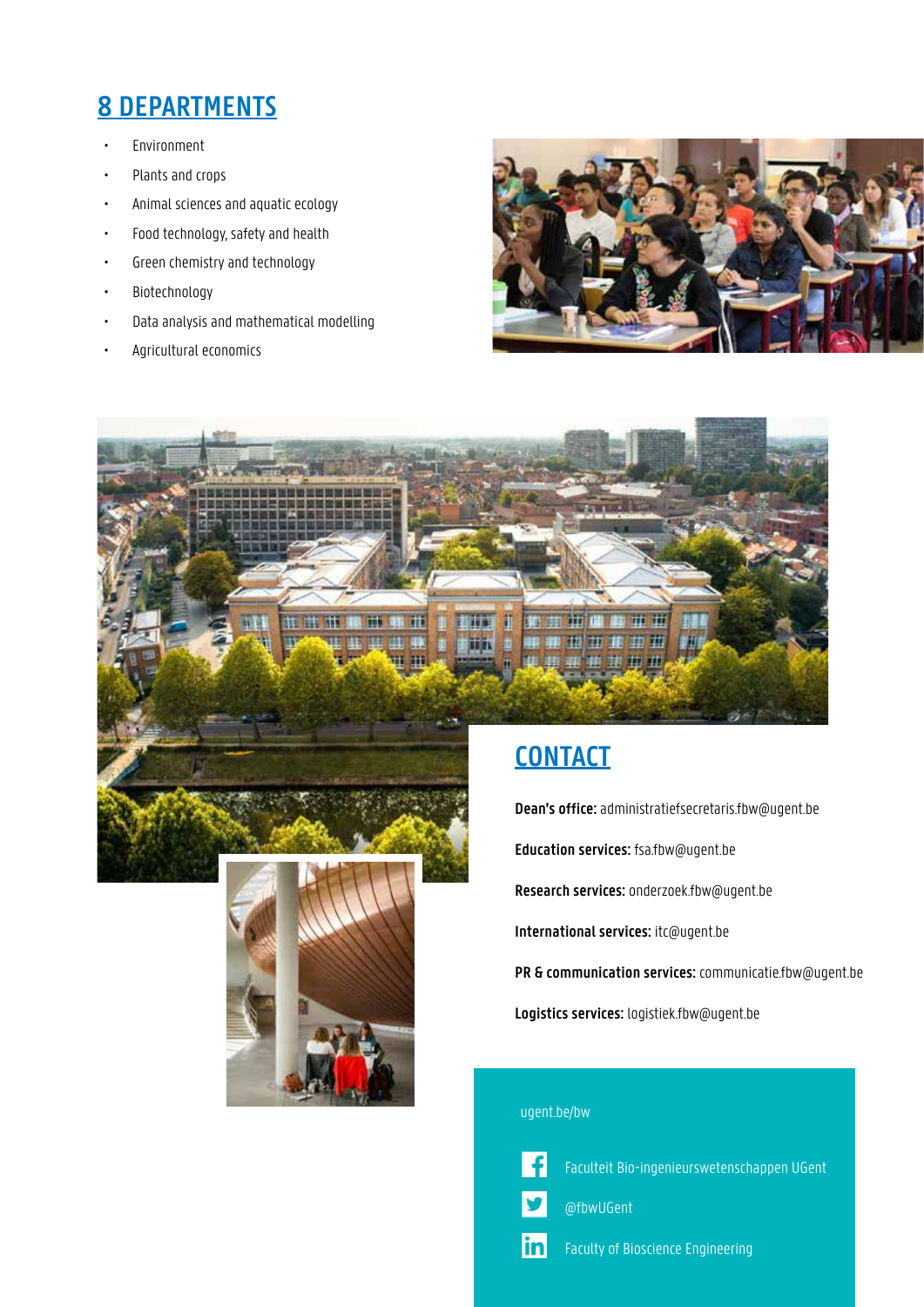

# **EDUCATION**

The offer of study programmes at our faculty is as diverse as our focal research topic: the living matter.

Academic programmes are organised according to the European academic system:

- 3-year Bachelor programmes
- 1- or 2-year Master programmes (optionally followed by 1-year advanced masters)
- PhD in Applied Biological sciences (including a PhD training programme in one of the Doctoral Schools).



# **BACHELOR**

### **Campus Coupure (Gent)**

#### **Bachelor of Science in Bioscience Engineering:**

- Agricultural Sciences
- Cell and Gene Biotechnology
- Chemistry and Food Technology
- Environmental Technology
- Forest and Nature Management
- Land, Water and Climate Management

### **Campus Schoonmeersen (Gent)**

**Bachelor of Science in Bioscience Engineering Technology**

#### **Campus Kortrijk**

**Bachelor of Science in Bioindustrial Sciences**

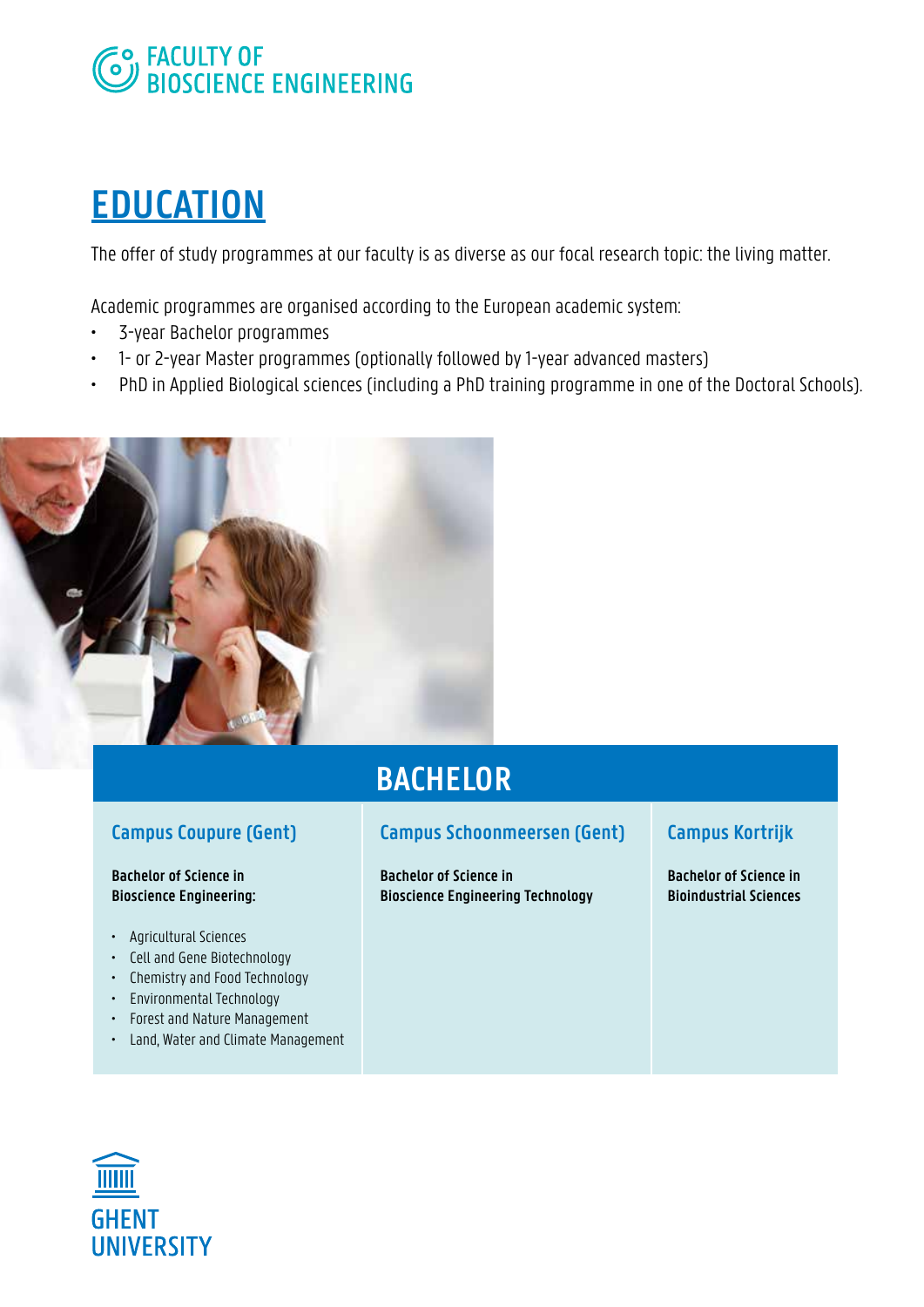# **MASTER**

### **Campus Coupure (Gent)**

#### **Master of Science in Bioscience Engineering:**

- Agricultural Sciences
- Cell and Gene Biotechnology
- Chemistry and Bioprocess Technology
- Environmental Technology
- Forest and Nature Management
- Food Science and Nutrition
- Land, Water and Climate Management

#### **Master of Science in Bioinformatics:**

• Bioscience Engineering

#### **International Master of Science (Erasmus Mundus):**

- Environmental Technology and Engineering
- Health Management in Aquaculture
- Rural Development
- Soils and Global Change
- Sustainable and Innovative Natural Resource Management

#### **Master of Science in**

- Aquaculture
- Environmental Science and Technology
- Food Technology
- Nutrition and Rural Development
- Sustainable Land Management

### **Campus Schoonmeersen (Gent)**

#### **Master of Science in**

#### **Bioscience Engineering Technology:**

- Agriculture and Horticulture
- Food Industry

#### **Master of Science in Biochemical Engineering Technology**

### **Campus Kortrijk**

#### **Master of Science in Bioindustrial Sciences:**

• Circular bioprocess technology

#### **Advanced Master of Science:**

• Sustainable Food Packaging



### **SHORT COURSES**

- BePreP: **preparatory course** for new international master students at the faculty of Bioscience Engineering
- A variety of **summer schools** (e.g. 'Sustainability in the Agro-Food Chain')

# **GLOBAL CAMPUS**

We are also involved in three Bachelor programmes at the Ghent University Global Campus in Incheon, South Korea.

#### **Bachelor of Science in:**

- Environmental Technology
- Food Technology
- Molecular Biotechnology

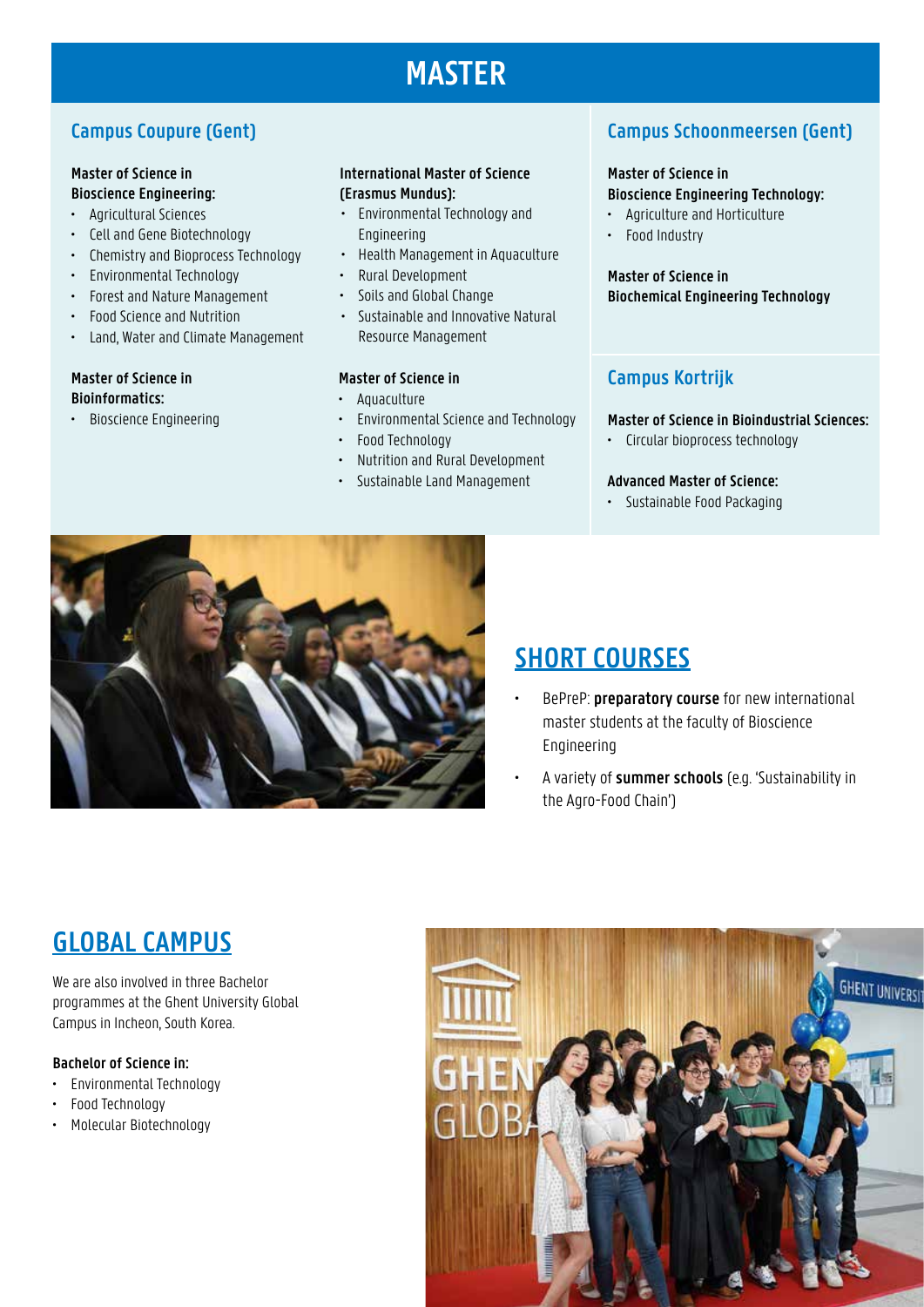

# **RESEARCH**

Ghent University has been ranked in the top 50 of the QS World University Ranking for the subject Agriculture & Forestry, and in the top 100 for the subjects Biological Sciences, Environmental Sciences and Chemical Engineering.

- Collaborations with more than 300 organisations, 20 spin-offs
- Research expenditures per year: more than 30 million euros
- 1,000 researchers
- 850 A1 publications per year
- 100 PhDs per year

# **IMAGINE WHAT WE CAN DO TO TACKLE GLOBAL CHALLENGES**

- Scan soils and forests to achieve food security and protect the environment.
- Brew beer from recycled water.
- Design food packaging sensors for healthy living and less food waste.
- Transform waste energy with a chemical heat pump.
- Rethink and retool economic, social, and environmental policies to promote sustainable economic growth.
- Measure effects of microplastics in oceans and seafood to protect human health and conserve marine resources.
- Identify accurate biomarkers to develop diagnostics and targeted therapies in the field of oncology, HIV and ageing diseases.
- Find solutions to all data-related concerns.





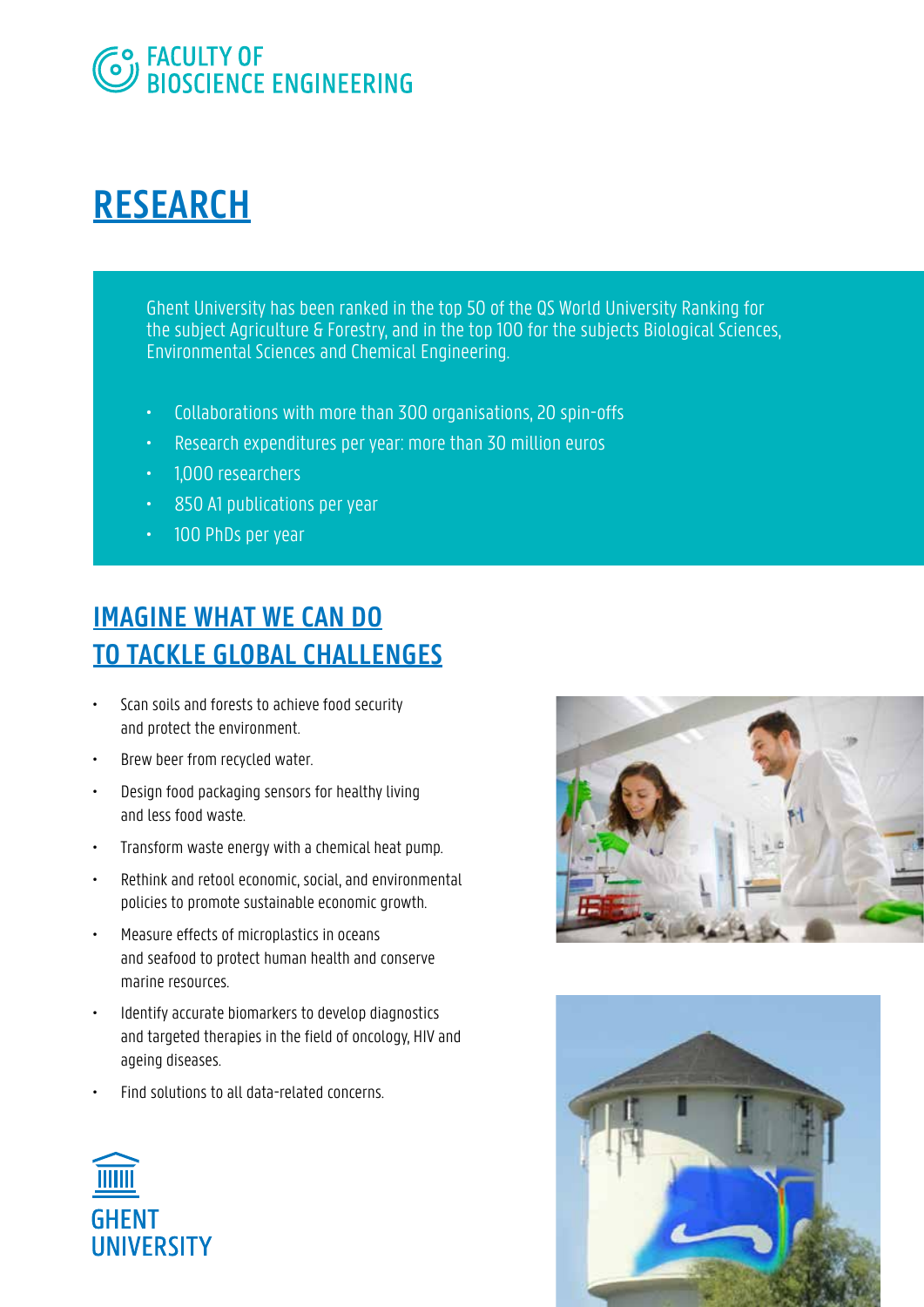### **8 DEPARTMENTS**

- Environment
- Plants and crops
- Animal sciences and aquatic ecology
- Food technology, safety and health
- Green chemistry and technology
- Biotechnology
- Data analysis and mathematical modelling
- Agricultural economics



### **DEVELOPMENT COOPERATION WHAT WE CAN DO FOR YOU**

We rely on a long tradition of international cooperation with partners from all over the world.

Our researchers travel the world to support academic development.

- Solve complex research questions in a multidisciplinary manner
- Provide scientific advice
- Valorise data
- Organise training on demand in diverse disciplines



onderzoek.fbw@ugent.be

ugent.be/bw/en/research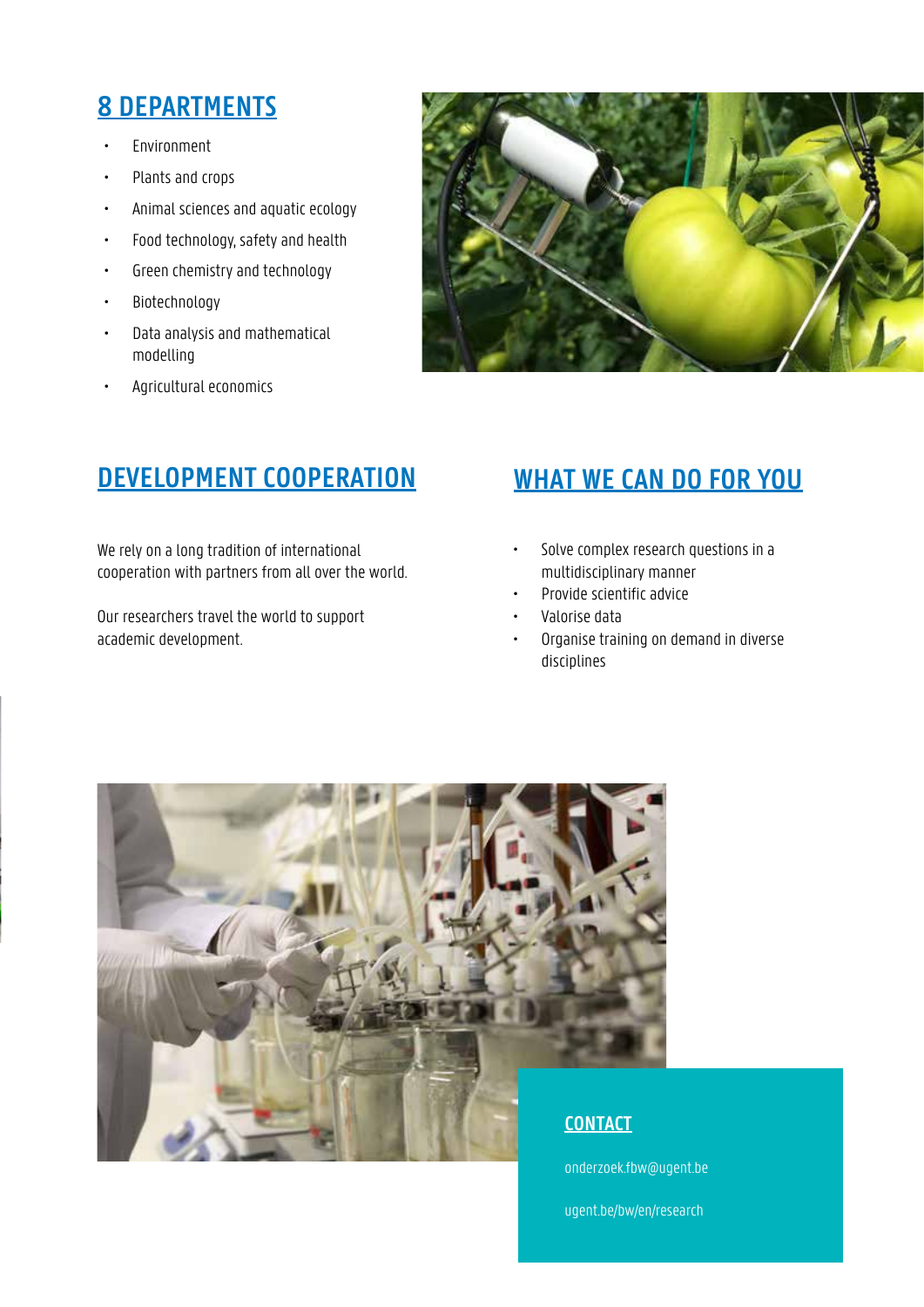

# **INTERNATIONALISATION**

- 200 exchange students, 200 international graduate students and 400 international PhD students
- Students of more than 100 different nationalities



### **PARTNERS**

More than 160 cooperation partners for exchange programmes, research cooperation, staff mobility, PhD programmes, internships and master dissertations





### **SUPPORT AND COOPERATION**

- Guidance in application procedures
- Support of international PhD students before and upon arrival
- International alumni network
- International student recruitment
- Negotiation of institutional agreements
- Negotiation of funding agreements with funding agencies worldwide
- Building of international consortia



### **CONTACT**

International Training Centre

itc@ugent.be +32 9 264 61 00

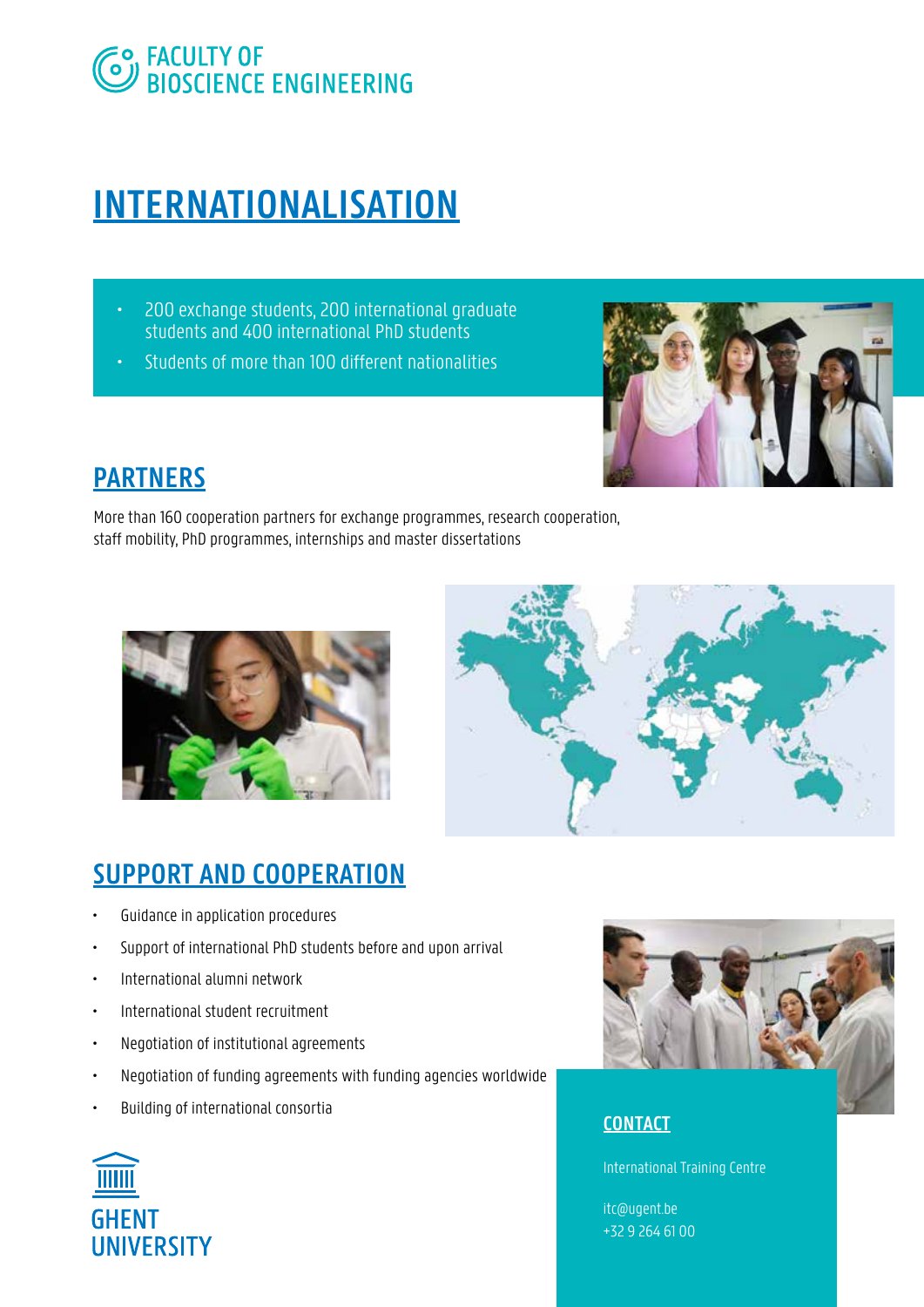# **KNOWLEDGE TRANSFER**

**Knowledge transfer centres** facilitate our researchers to connect to innovating communities, to collaborate and find out about new opportunities in key research and technology sectors.

- Our knowledge transfer centres **improve business performance** through innovation and new collaborations by driving the flow of people, knowledge and experience between business and the science-base;
- They drive **knowledge transfer between the supply and demand sides** through a high quality, easy to use servicepoint;
- They provide the opportunity to **meet and network** with individuals and organisations, nationally and internationally.

#### **Agrolink Flanders**

Flemish agricultural research organisations Contact: pieter.spanoghe@ugent.be

#### **Biomarked**

Pre-clinical translational research applications and bio-IT in cancer and ageing Contact: daisy.flamez@ugent.be

#### **Biomolecules**

Production of biobased molecules and engineering tools Contact: nele.ameloot@ugent.be

#### **BLUEGent**

Innovations in aquaculture and blue life sciences Contact: margriet.drouillon@ugent.be

#### **CAPTURE**

Research, training and knowledge transfer of resources in water, conversion of CO<sub>2</sub> to products and plastics to resources Contact: korneel.rabaey@ugent.be

#### **Cel begeleiding karkas identificatie**

Classification of bovine and pig carcases in Flemish slaughterhouses Contact: stefaan.desmet@ugent.be

#### **Centre for Environmental Science & Technology**

Prevention of environmental pollution, remediation of environmental problems and waste management Contact: Karel.deschamphelaere@ugent.be

#### **CleanChem**

Sustainable chemical technologies Contact: stijn.dekeukeleire@ugent.be

**Cropfit** Biostimulants in plants, biopesticides Contact: maaike.perneel@ugent.be

#### **End-of-Waste**

Creating value out of organic waste and residues Contact: nathan.degeyter@ugent.be

**Expertise and Service Centre for water technology**  Improvement of production, treatment and management of waste water Contact: stijn.vanhulle@ugent.be

#### **Flemish cluster in predictive microbiology in food**

Training, advisory and consultancy service in predictive microbiology Contact: frank.devlieghere@ugent.be

#### **Food2Know**

The production of safe and healthy food Contact: koen.dewettinck@ugent.be

**Ghent University Stable Isotope Facility** State of the art stable isotope analyses and consulting Contact: pascal.boeckx@ugent.be

**Green Chemistry Ghent** Better and safer chemicals supporting green growth Contact: chris.stevens@ugent.be

#### **i-Know**

Intelligent information management Contact: ljiljana.platisa@ugent.be

**International Plant Biotechnology Outreach** Capacity building in the South Contact: godelieve.gheysen@ugent.be

#### **Marine@UGent centre of excellence**

Marine research and technological innovation Contact: colin.janssen@ugent.be

#### **Pack4Food**

Innovation in food packaging Contact: an.vermeulen@ugent.be

**Provaxs** Innovation in Animal Health Contact: daisy.vanrompay@ugent.be

**Resource Recovery Technology Consortium** Business platform on resources from water within CAPTURE Contact: jan.arends@ugent.be

**Sensolab** Consumer sensory research Contact: xavier.gellynck@ugent.be & koen.dewettinck@ugent.be

#### **VEG-i-TEC**

Innovating the processing of vegetables and potatoes and the use of its side streams Contact: imca.sampers@ugent.be

### **CONTACT**

hilde.willekens@ugent.be

ugent.be/bw/en/research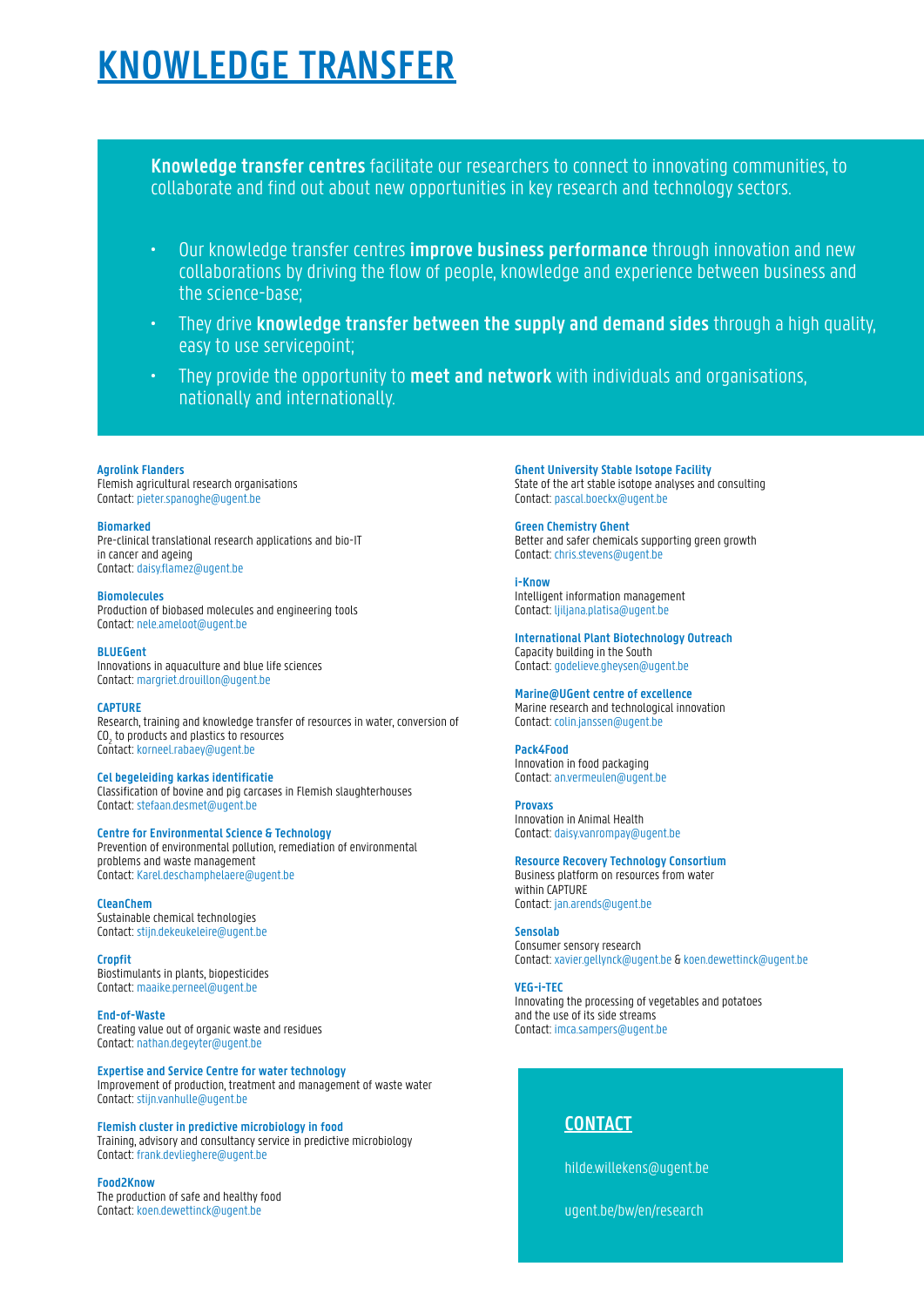# **SO FACULTY OF BIOSCIENCE ENGINEERING**

# **DEPARTMENT OF ENVIRONMENT**

Pioneering research to better understand, map, value, and manage the world's natural resources, combined with high-quality education programmes in natural resource management.



# **TOPICS**

- Impacts of global change on ecosystems
- Bioeconomy, ecosystem services and nature-based solutions
- Ecosystem resilience
	- Multidisciplinary and interdisciplinary research





# **IMPACT**

- Independent, critical voice through the Natural Capital Research Platform
- Generating awareness on the preservation and management of natural resources



### **CONTACT**

ugent.be/bw/environment

+32 9 264 60 53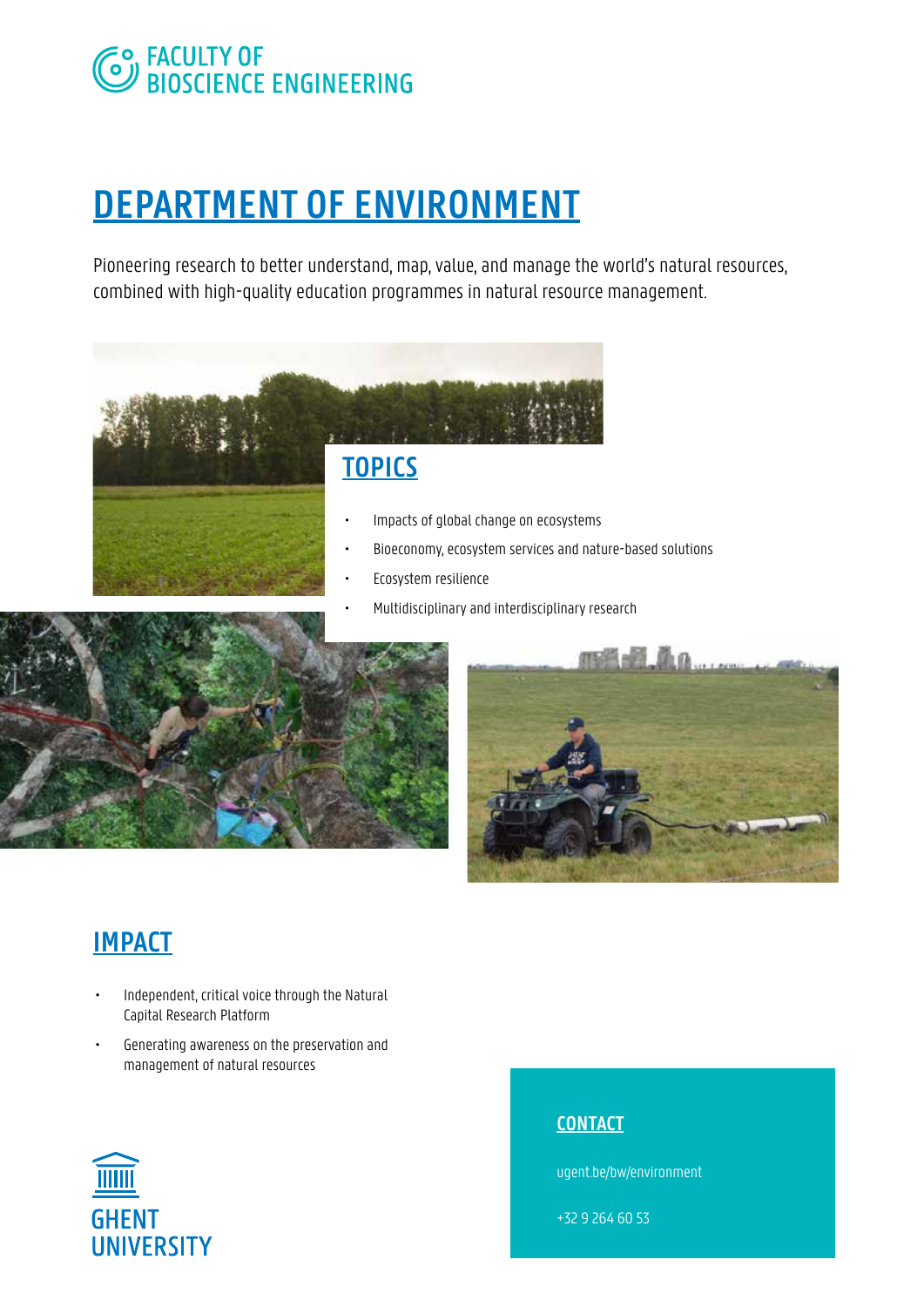| <b>Lander Baeten</b>      | Conservation and ecological restoration                                                                                                                                                                                      |
|---------------------------|------------------------------------------------------------------------------------------------------------------------------------------------------------------------------------------------------------------------------|
| <b>Kim Calders</b>        | Laser scanning, earth observation, terrestrial ecology                                                                                                                                                                       |
| <b>Wim Cornelis</b>       | Soil physics, soil water management, soil quality, water and soil conservation                                                                                                                                               |
| Pieter De Frenne          | General and applied botany, climate change, global change, biodiversity, agroecology                                                                                                                                         |
| <b>Stefaan De Neve</b>    | Soil fertility, soil quality, organic agriculture                                                                                                                                                                            |
| <b>Philippe De Smedt</b>  | Soil and environmental geophysics                                                                                                                                                                                            |
| <b>Peter Finke</b>        | Modelling of soil formation under global change, geostatistical (soil) mapping, landscape<br>reconstruction                                                                                                                  |
| <b>Wannes Hubau</b>       | Tropical forest ecology, carbon balance, wood anatomy, vegetation history,<br>palaeoecology                                                                                                                                  |
| <b>Jan Mertens</b>        | Ecological restoration, heavy metals in (forest) ecosystems, management of urban<br>green spaces                                                                                                                             |
| <b>Diego Miralles</b>     | Global hydrology, ecohydrology, land-atmosphere feedbacks, climate extremes                                                                                                                                                  |
| <b>Abdul Mouazen</b>      | Precision agriculture and environmental systems engineering                                                                                                                                                                  |
| <b>Steven Sleutel</b>     | Management of organic matter in agro-ecosystems, biogeochemistry of soil, soil greenhouse<br>gas emissions                                                                                                                   |
| Joris Van Acker           | Wood biology and technology: forestry-wood chain                                                                                                                                                                             |
| <b>Frieke Vancoillie</b>  | Remote sensing and GIS                                                                                                                                                                                                       |
| Jan Van den Bulcke        | Wood biology and technology: tree growth and wood formation                                                                                                                                                                  |
| Ellen Van De Vijver       | Soil contamination and remediation, urban soil, near-surface geophysics, geostatistics, spatial<br>sampling design                                                                                                           |
| <b>Marc Van Meirvenne</b> | Soil spatial inventory techniques                                                                                                                                                                                            |
| <b>Hans Verbeeck</b>      | Terrestrial ecosystem ecology, vegetation modelling, carbon and water cycling in (tropical)<br>forests, vegetation dynamics and biogeochemistry of forests, global change ecology, impacts<br>of climate and land-use change |
| Ann Verdoodt              | Soil degradation, soil quality, land evaluation, land-use management<br>soil-information systems                                                                                                                             |
| Kris Verheyen             | Forest ecology and management, biodiversity and ecosystem services, global change                                                                                                                                            |
| <b>Niko Verhoest</b>      | Hydrology and water management                                                                                                                                                                                               |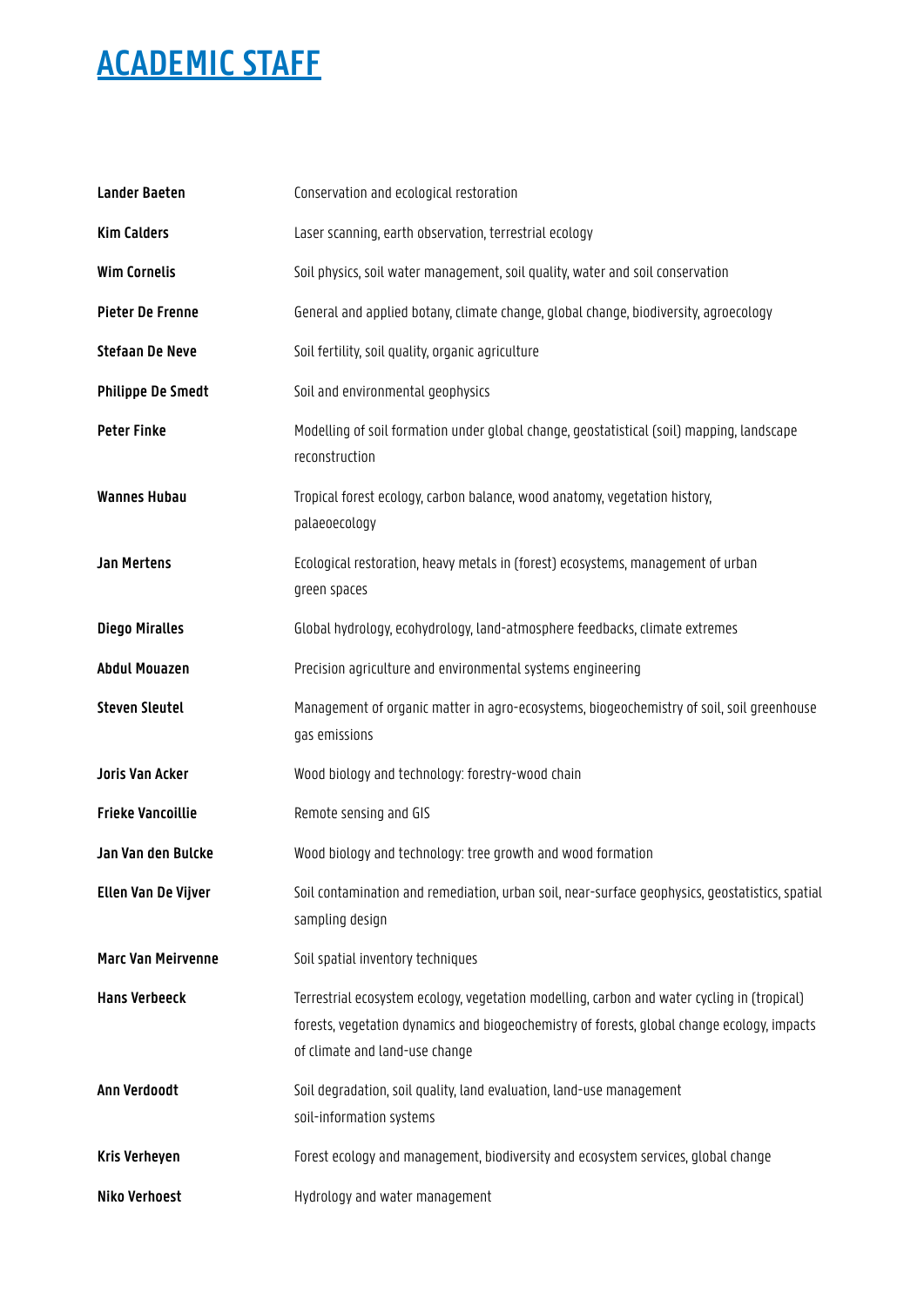

# **DEPARTMENT OF PLANTS AND CROPS**

The Department of Plants and Crops acquires, creates, interprets and transfers biological, ecological and technological knowledge and expertise related to the sustainable (re)production of healthy, high-quality plants and crops.

## **TOPICS**

- Production systems
- Breeding
- Ecophysiology
- Diseases, pests, weeds and their integrated management
- Applied entomology and acarology
- Biotechnology
- Monitoring and modelling









# **IMPACT**

- Sustainable production of plants and crops for a wide array of end uses
- Training science-based plant and crop specialists with open, critical minds and engineers' attitudes



### **CONTACT**

ugent.be/bw/plants-and-crops

+32 9 264 61 42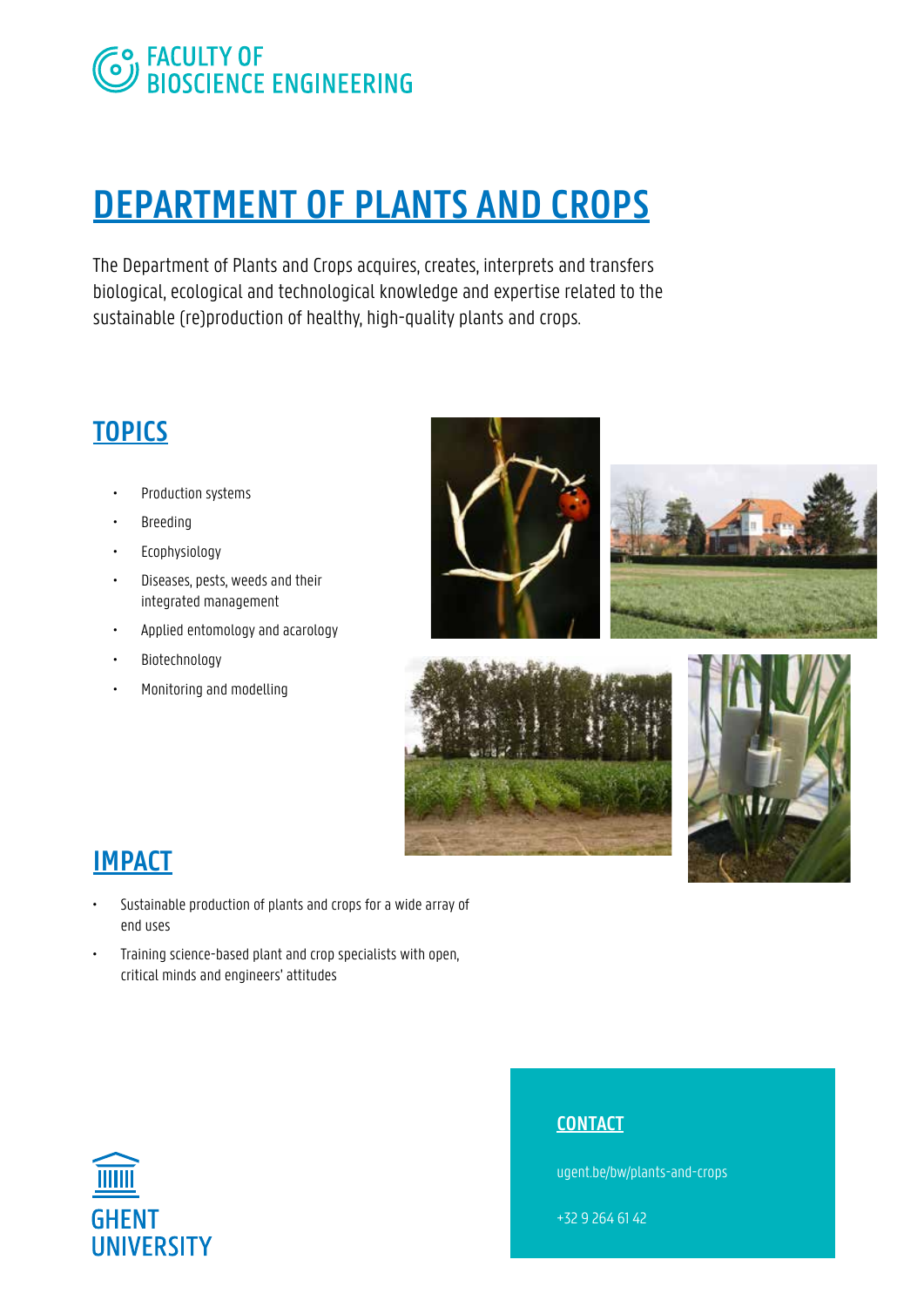| <b>Kris Audenaert</b>                                   | Plant pathology, mycology, mycotoxins, phytotoxins                                                                                                                                                                                                                                   |
|---------------------------------------------------------|--------------------------------------------------------------------------------------------------------------------------------------------------------------------------------------------------------------------------------------------------------------------------------------|
| <b>Benny De Cauwer</b>                                  | Crop husbandry, weed science, integrated weed management                                                                                                                                                                                                                             |
| <b>Patrick De Clercq</b>                                | Entomology, acarology, biological and integrated control of crop pests                                                                                                                                                                                                               |
| Eduardo de la Pena                                      | Tropical and subtropical agriculture, crop protection, agrodiversity, agroecology                                                                                                                                                                                                    |
| <b>Danny Geelen</b>                                     | Plant research: in vitro biotechnology, breeding, propagation, sexual reproduction, space<br>applications                                                                                                                                                                            |
| <b>Geert Haesaert</b>                                   | Crop production, plant breeding and crop protection, toxigenic fungi and mycotoxins                                                                                                                                                                                                  |
| Monica Höfte                                            | Plant pathology, molecular plant-pathogen interactions, biological and integrated control of<br>plant diseases                                                                                                                                                                       |
| <b>Steven Maenhout</b>                                  | Agronomy: crop husbandry, grassland and ley-arable farming. Plant breeding: quantitative<br>genetics, breeding methods and techniques, variety development and plant breeders' rights                                                                                                |
| <b>Wouter Maes</b>                                      | Drone remote sensing, precision agriculture, hyperspectral and thermal imaging                                                                                                                                                                                                       |
| Jan Pieters                                             | Thermic processes, heat and mass transfer, energy, agricultural engineering                                                                                                                                                                                                          |
| <b>Dirk Reheul</b><br>(until 30/09/2022)                | Agronomy: crop husbandry, grassland and ley-arable farming. Plant breeding: methods and<br>techniques, variety development, plant breeders' rights. Plant physiology and sustainable<br>systems.                                                                                     |
| <b>Guy Smagghe</b>                                      | Entomology, crop protection, novel insecticide mechanisms, insect biotechnology, RNA<br>interference, risk assessment of pesticides, pollinators and pollination                                                                                                                     |
| Pieter Spanoghe                                         | Formulation, application and analysis of pesticides, (side) effects of pesticides, exposure<br>assessment of man and environment                                                                                                                                                     |
| <b>Kathy Steppe</b>                                     | Ecophysiology, plant-water relations, carbon metabolism and respiration, plant monitoring<br>and stress detection with plant sensors, plant modelling, development of plant-based control<br>strategies, effects of climate change on the physiology of plants, trees and ecosystems |
| Luc Tirry                                               | Agrozoology, entomology, acarology, insecticide resistance, integrated pest control of<br>animal-noxious agents                                                                                                                                                                      |
| <b>Marie-Christine Van Labeke</b><br>(until 30/09/2022) | Crop physiology, abiotic stress, light quality (LED) and plant response, sustainable production                                                                                                                                                                                      |
| <b>Thomas Van Leeuwen</b>                               | Molecular acarology and genomics, insecticide resistance, molecular mite-plant interactions,<br>new insecticide target-sites                                                                                                                                                         |
| <b>Stefaan Werbrouck</b>                                | Horticulture, in vitro culture of plants (especially trees), in vitro breeding of plants                                                                                                                                                                                             |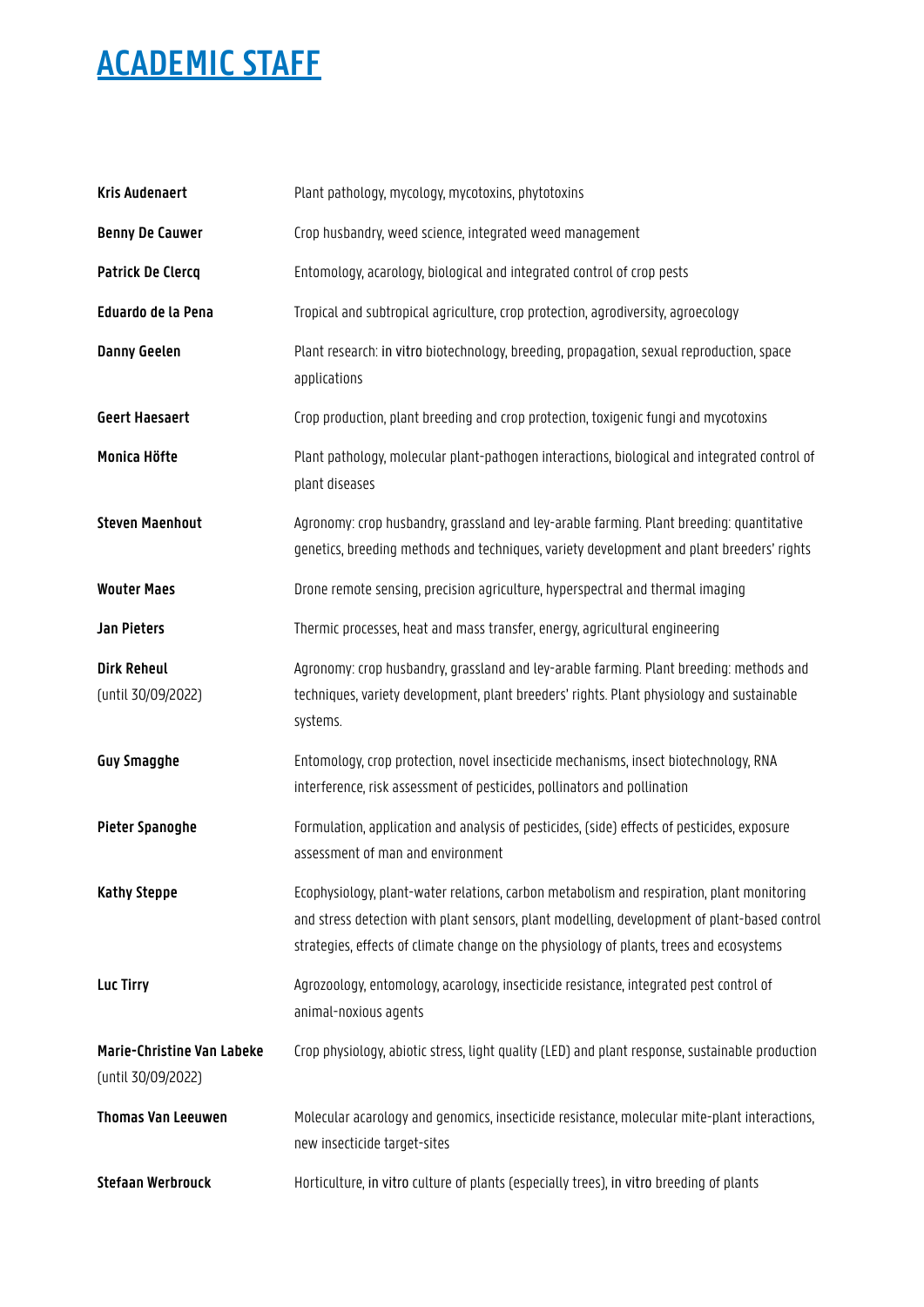# **EO FACULTY OF<br>CONSCIENCE ENGINEERING**

# **DEPARTMENT OF ANIMAL SCIENCES AND AQUATIC ECOLOGY**

Research, education, and services to society in relation to the various contributions of animals to human wellbeing (including the sustainable production of healthy food) and the evaluation of anthropogenic influence on the environment (in relation to its optimal and sustainable use).



## **TOPICS**

- Animal production and biotechnology
- Feed and animal product quality
- Immunology and infection prevention in man and animal
- Aquaculture
- Aquatic ecology
- Environmental assessment
- Ecotoxicology

### **IMPACT**

- Qualitative, safe and sustainable use of animals with a minimal impact on climate and environment
- Ecological assessment of man's impact on the environment, for sustainability policy purposes









ugent.be/bw/asae

+32 9 264 90 01

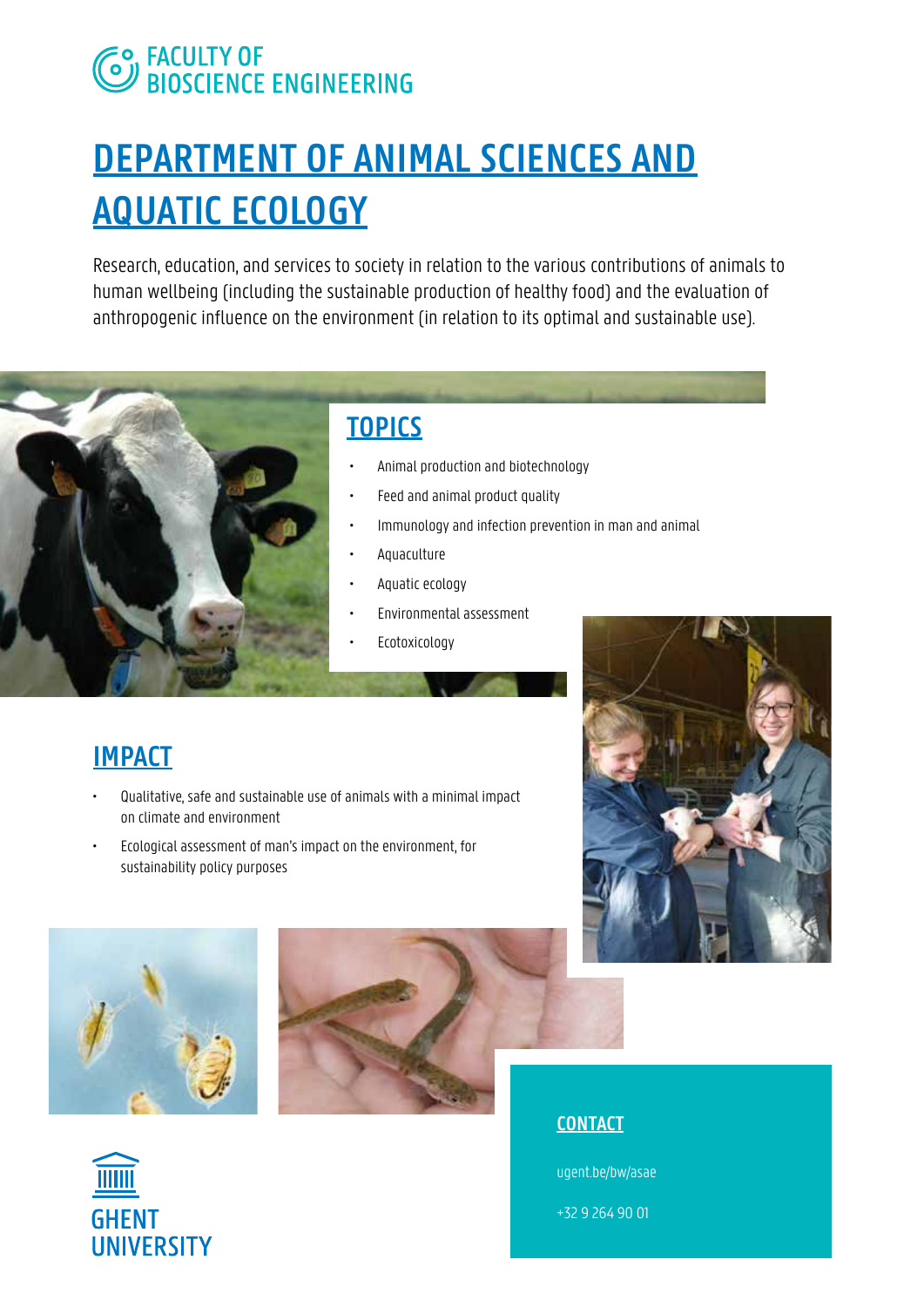| Jana Asselman          | Oceans and human health, molecular (eco)toxicology, environmental epigenomics<br>marine biodiscovery                                                                                                                                                                       |
|------------------------|----------------------------------------------------------------------------------------------------------------------------------------------------------------------------------------------------------------------------------------------------------------------------|
| <b>Peter Bossier</b>   | Microbiological and genetical aspects of the aquatic larviculture                                                                                                                                                                                                          |
| Karel De Schamphelaere | Chemical stress ecology: combined effects of chemical substances, climate change and natural<br>stress factors on populations and ecosystems, ecotoxicology, risk analysis of heavy metals in<br>(aquatic) environment, ecological modelling of populations and ecosystems |
| <b>Stefaan De Smet</b> | Animal production systems, meat science, quality and nutritional value of animal products,<br>animal breeding                                                                                                                                                              |
| <b>Veerle Fievez</b>   | Ruminant nutrition, microbial digestive processes, livestock feed, monitoring digestive disorders                                                                                                                                                                          |
| <b>Dirk Fremaut</b>    | Livestock breeding, livestock feed, feed for domestic animals, livestock management                                                                                                                                                                                        |
| <b>Peter Goethals</b>  | Monitoring, assessment, modelling and management of water systems                                                                                                                                                                                                          |
| <b>Colin Janssen</b>   | Ecotoxicology and applied marine ecology, oceans and human health                                                                                                                                                                                                          |
| <b>Joris Michiels</b>  | Nutrition of monogastrics, digestive physiology of pigs and poultry, weaning of piglets, gut<br>microbiota, feed additives                                                                                                                                                 |
| Daisy Vanrompay        | Immunology and animal biotechnology, biomedical research, vaccine design, novel antibiotics,<br>bacterium-host cell interactions                                                                                                                                           |
| Gilbert Van Stappen    | Live food and larviculture aspects of aquaculture, aquaculture nutrition                                                                                                                                                                                                   |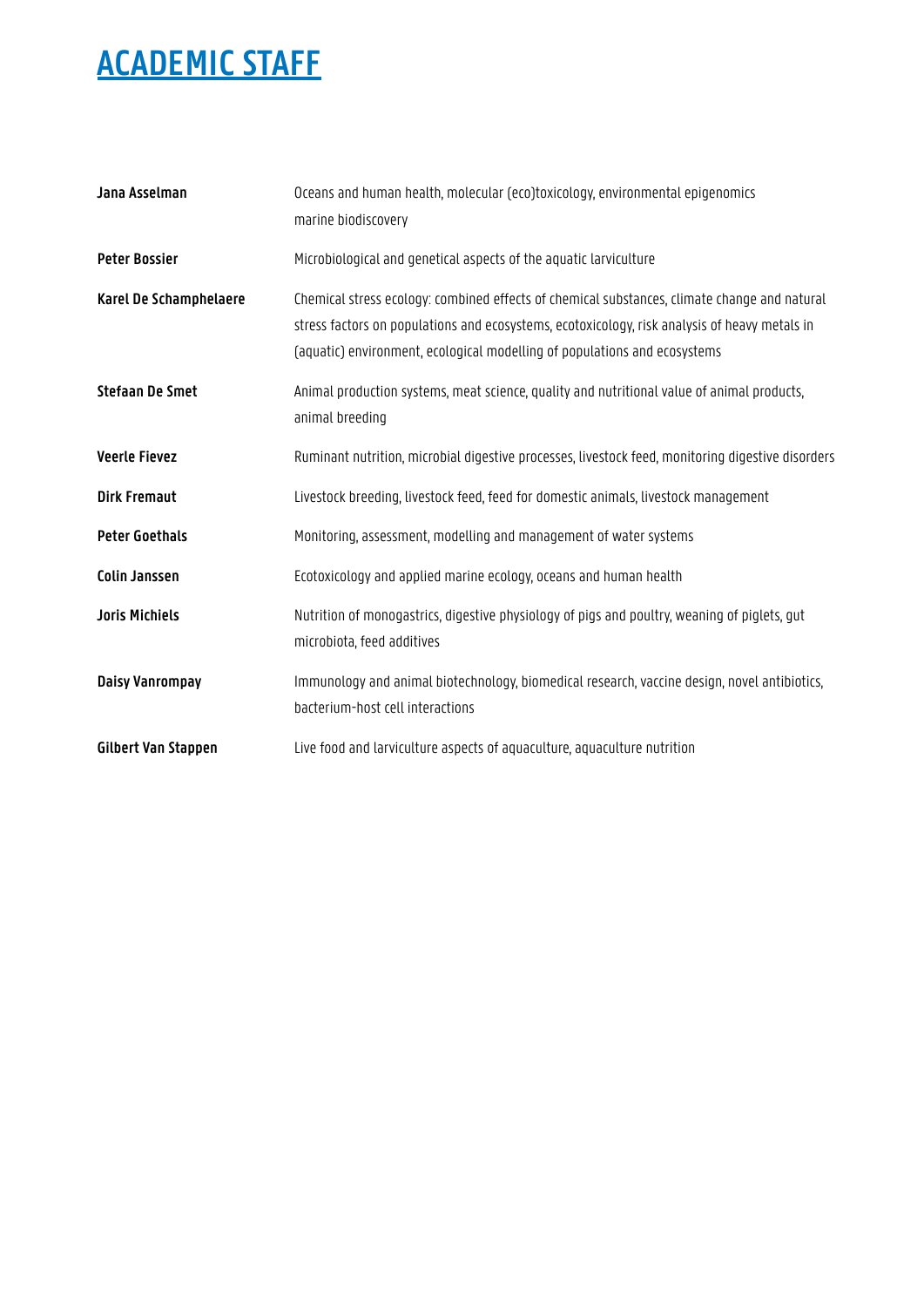# **EO FACULTY OF<br>CONSCIENCE ENGINEERING**

# **DEPARTMENT OF FOOD TECHNOLOGY, SAFETY AND HEALTH**

Top-notch innovative research with an international reputation in food technology, food chemistry, food microbiology and human nutrition. The department stands for applied and fundamental, multifaceted research of high social relevance and (inter)national cooperation with food industry, competent authorities, consumer organisations and all food-chain stakeholders.



## **TOPICS**

- Food technology
- Food chemistry
- Food microbiology
- Food packaging
- Nutrition and health



## **IMPACT**

- To provide the consumer with tasty, safe and nutritious food.
- Interaction with different stakeholders: agri-food business and scientific community, government and NGOs.

### **CONTACT**

ugent.be/bw/foodscience

+32 9 264 62 08

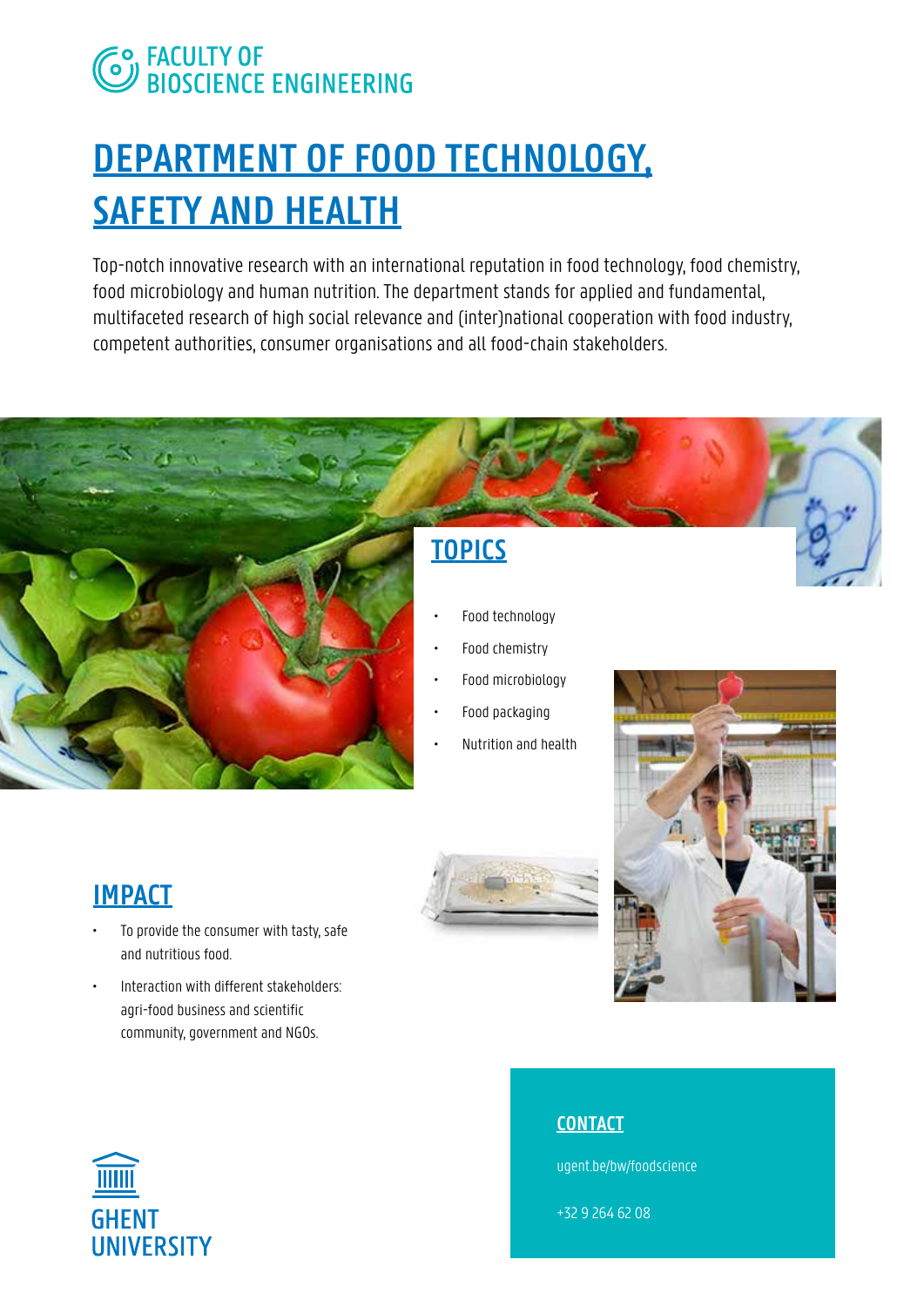| Tanja Cirkovic Velickovic   | Food allergens, protein digestion, protein-ligand interactions in food systems                                                              |
|-----------------------------|---------------------------------------------------------------------------------------------------------------------------------------------|
| <b>Bruno De Meulenaer</b>   | Food chemistry, chemical analysis of food products, chemical aspects of food safety                                                         |
| <b>Frank Devlieghere</b>    | Food microbiology and preservation                                                                                                          |
| <b>Koen Dewettinck</b>      | Food processing and microstructural analysis                                                                                                |
| Mia Eeckhout                | Cereal food and feed technology                                                                                                             |
| Liesbeth Jacxsens           | Quality assurance in agri-food chain, food safety management systems, HACCP,<br>risk analysis, microbiological and chemical risk assessment |
| <b>Patrick Kolsteren</b>    | Nutritional epidemiology, child nutrition                                                                                                   |
| Carl Lachat                 | Nutritional epidemiology, nutrition and health, nutrition policy                                                                            |
| Mahta Mirzaei               | Protein Technology (Ghent University Global Campus)                                                                                         |
| <b>Katleen Raes</b>         | Fermentation processes, enzymatic conversions, valorisation of by-products, fermented food,<br>bioactive components                         |
| <b>Peter Ragaert</b>        | Food-packaging technology                                                                                                                   |
| Andreja Rajkovic            | Food safety, food microbiology, microbial toxins, virulence                                                                                 |
| <b>Imca Sampers</b>         | Chemical and microbiological quality of food, irrigation and process water, risk assessment                                                 |
| <b>Benedikt Sas</b>         | Innovation management in the agro-food industry, intellectual property and valorisation,<br>R&D management, corporate management            |
| Mieke Uyttendaele           | Microbial analysis of food, food hygiene, microbial aspects of food safety, molecular<br>techniques in food microbiology                    |
| <b>Filip Van Bockstaele</b> | Food microstructure and functionality - lipid science and technology                                                                        |
| John Van Camp               | Food science, human nutrition, nutrition and health                                                                                         |
| Sam Van Haute               | Food technology and processes                                                                                                               |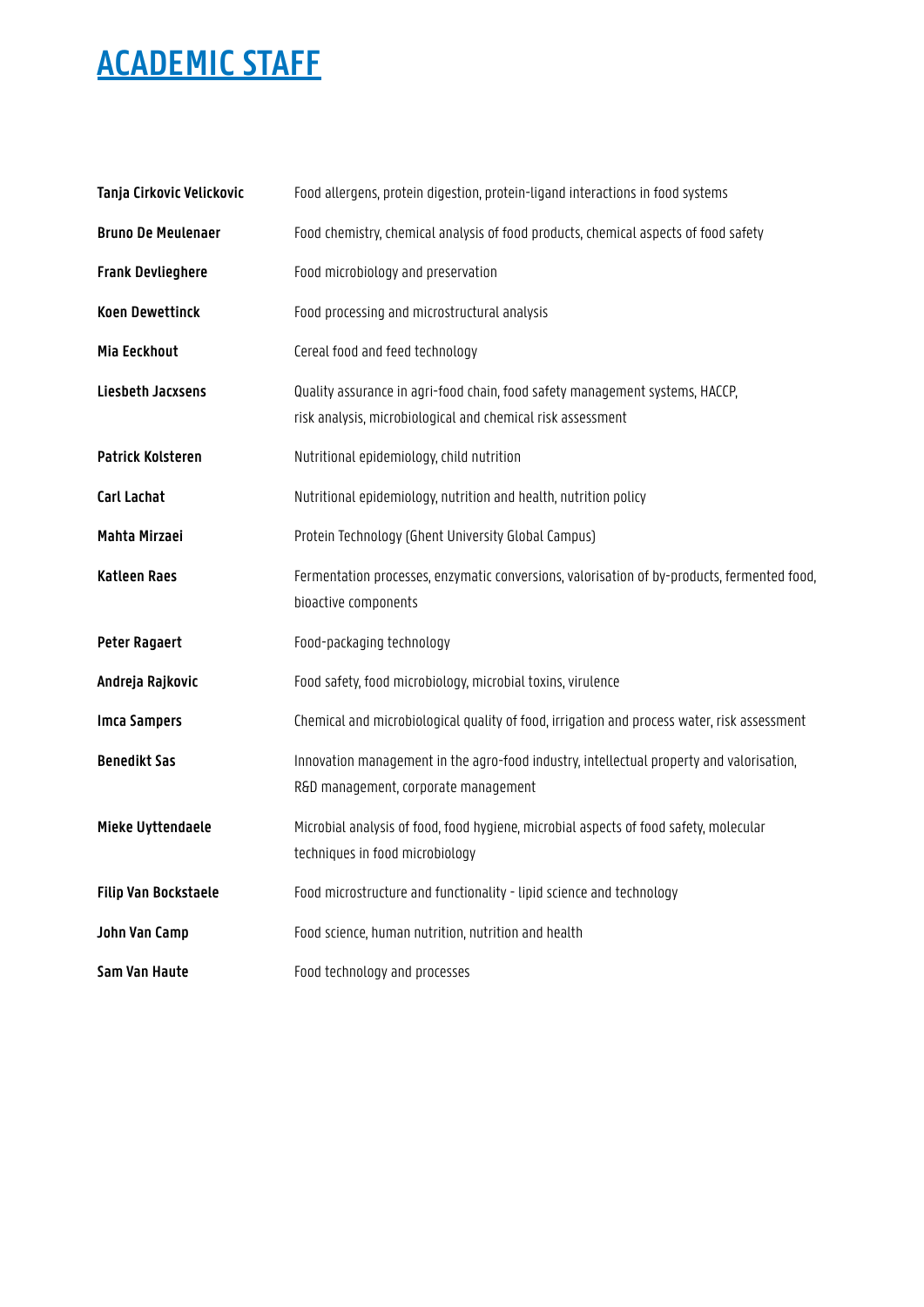# **EO FACULTY OF<br>CONDERENT BIOSCIENCE ENGINEERING**

# **DEPARTMENT OF GREEN CHEMISTRY AND TECHNOLOGY**

Internationally recognised research related to both fundamental and applied aspects of chemistry in the domain of bioscience engineering. Comprising advanced analysis, (bio)chemical as well as physicochemical conversion and treatment techniques, and sustainable process design.







# **TOPICS**

- Advanced analytical chemistry and ultra-trace (high-resolution) mass spectrometry
- Applied ecochemistry with focus on trace elements, isotopes, and organic micropollutants
- Organic synthesis, use of renewable resources, bio-organic chemistry, microreactor technology
- Particle and interfacial technology
- Thermochemical biomass conversion
- Ecotechnology for air and water treatment and resource recovery
- Biosystems control
- Life cycle assessment and sustainable process design
- **Catalysis**



- Sustainable (re)use of biological raw material and natural resources
- Technological solutions, fit-for-use in different (industrial) and international contexts (e.g. developing countries)
- Expertise and services for SMEs and non-profit organisations for their water treatment and re-use







ugent.be/bw/gct

+32 9 264 60 01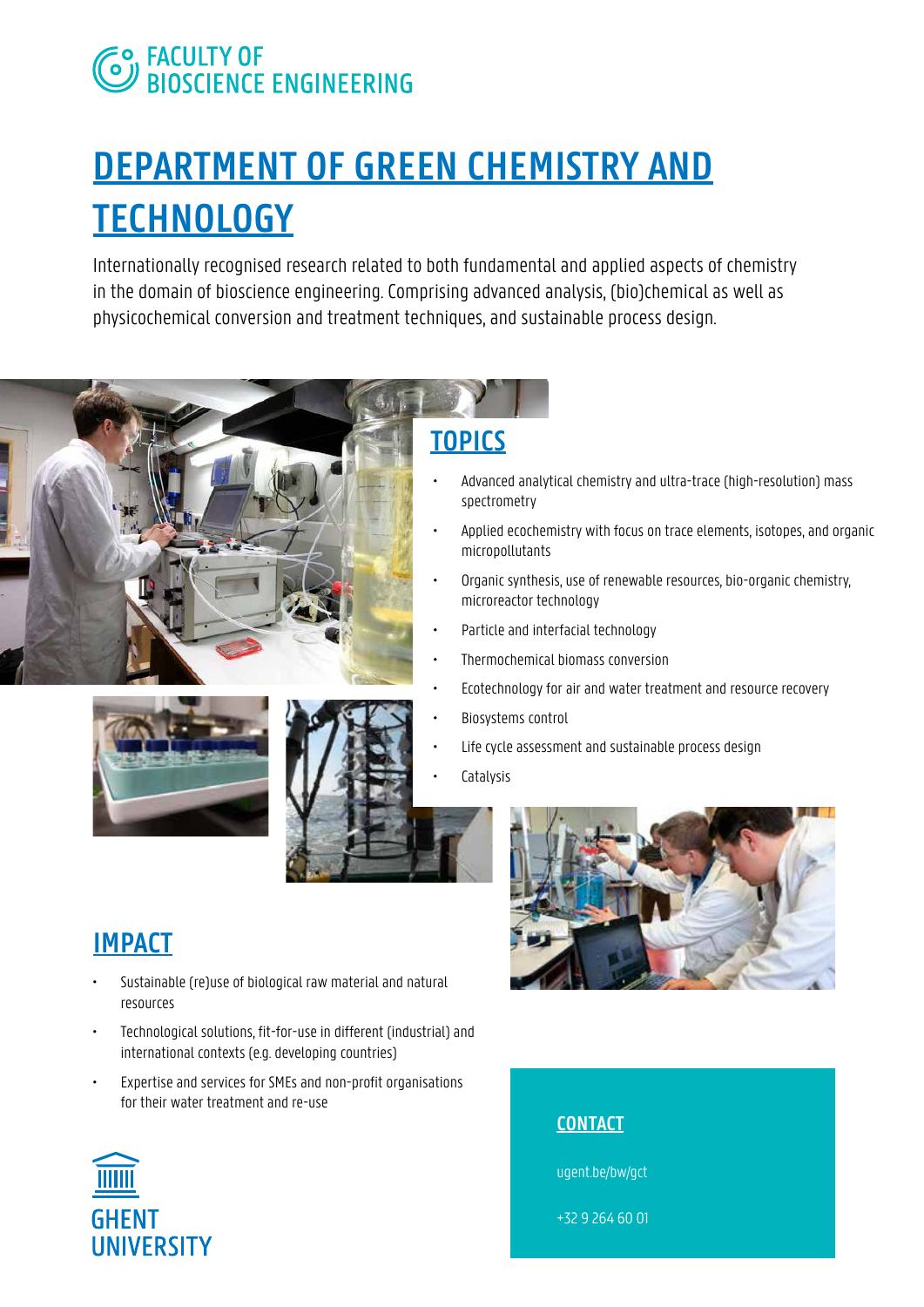| <b>Pascal Boeckx</b>        | Analyses and application of isotopes in bioscience, tropical terrestrial ecosystems, greenhouse<br>gas emissions and sinks                                                                                            |
|-----------------------------|-----------------------------------------------------------------------------------------------------------------------------------------------------------------------------------------------------------------------|
| Marta Costas Rodriguez      | Elemental and isotopic analysis in bioscience and archeology                                                                                                                                                          |
| <b>Matthias D'hooghe</b>    | Organic and bioorganic chemistry, heterocyclic chemistry, synthesis of bioactive compounds                                                                                                                            |
| <b>Kristof Demeestere</b>   | (Ultra-)trace analysis of organic compounds in ecosystems, emerging organic micropollutants<br>in the aquatic environment, advanced oxidation processes and water treatment                                           |
| <b>Steven De Meester</b>    | Sustainable design of process chains, separation processes, downstream processing                                                                                                                                     |
| Jo Dewulf                   | Environmental and clean technology                                                                                                                                                                                    |
| Gijs Du Laing               | Analysis, chemistry and technology of trace elements in food and environment                                                                                                                                          |
| <b>Ann Dumoulin</b>         | Chemical analysis: water, environment, materials                                                                                                                                                                      |
| <b>Thomas Heugebaert</b>    | Photochemistry, flow reactor technology, organic synthesis                                                                                                                                                            |
| Philippe Heynderickx        | Kinetics, heterogeneous catalysis, parameter estimation, environmental, mass spectrometric<br>analysis, experiment-model-based analysis, organic chemistry, process engineering,<br>environmental chemistry           |
| <b>Sven Mangelinckx</b>     | Chemistry of non-proteinogenic amino acids, azaheterocycles and natural products, isolation,<br>analysis, synthesis and modification of bioactive natural products                                                    |
| <b>Erik Meers</b>           | Environmental chemistry and technology for resource recovery in the agro-food value chain                                                                                                                             |
| <b>Frederik Ronsse</b>      | Thermochemical biomass conversion, biochar production, processing techniques                                                                                                                                          |
| Diederik Rousseau           | Natural water treatment systems (algae ponds, constructed wetlands, etc.), water quality                                                                                                                              |
| <b>Christian Stevens</b>    | Heterocyclic chemistry, aminophosphonate chemistry, micro-reactortechnology, chemical<br>modification of renewable sources                                                                                            |
| <b>Filip Tack</b>           | Biogeochemistry of trace elements, environmental impact of heavy metals, pollution of soil<br>and sludge, chemical analysis                                                                                           |
| Paul Van der Meeren         | Particle and interfacial technology                                                                                                                                                                                   |
| Stijn Van Hulle             | Application of industrial water treatment (advanced) oxidation processes, LED H2O                                                                                                                                     |
| <b>Arne Verliefde</b>       | Water treatment: drinking and industrial water, physicochemical treatment of waste water                                                                                                                              |
| Pieter Vermeir              | Nanotechnology: detection and characterisation, chemical analysis                                                                                                                                                     |
| <b>Eveline Volcke</b>       | Biosystems control and design, environmental engineering, bioconversion processes                                                                                                                                     |
| <b>Christophe Walgraeve</b> | Trace organic compounds (TrOCs) in ecosystems, environmental chemistry and technology, air<br>pollution, air quality, volatile organic compounds, particulate matter, interspecies interactions,<br>odor interference |
| Di Wu                       | Water and environmental biotechnology, resource recovery                                                                                                                                                              |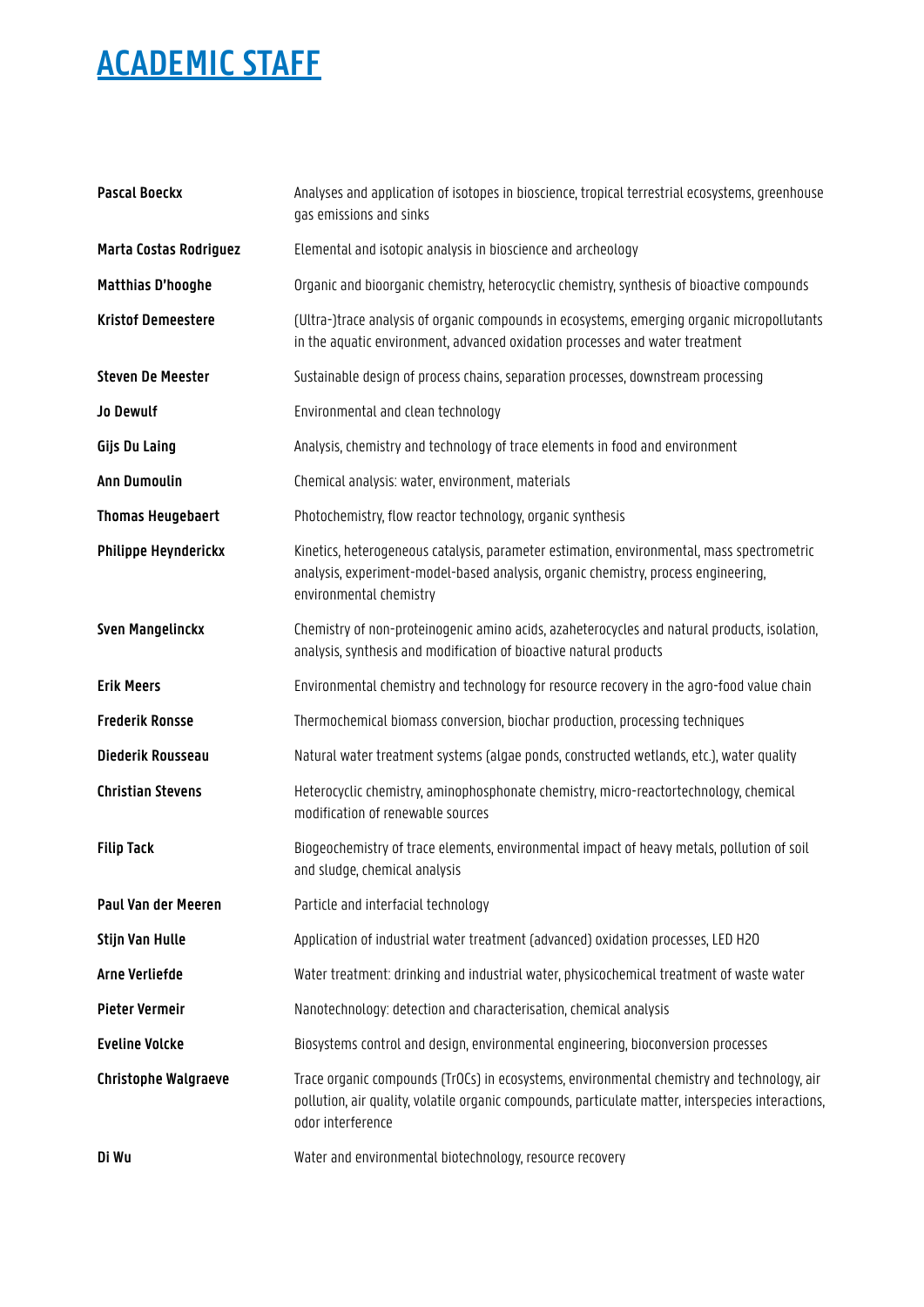# **SO FACULTY OF BIOSCIENCE ENGINEERING**

# **DEPARTMENT OF BIOTECHNOLOGY**

Innovation through molecular characterisation and optimisation of biological systems enabling agricultural, culinary, environmental and medical applications.



# **TOPICS**

- Nanobiotechnology
- **Microscopy**
- Plant biotechnology
- **Epigenetics**
- Plant-pathogen interactions
- Protein engineering
- Metabolic engineering
- Synthetic biology
- Industrial biotechnology
- Microbial production and recovery of resources
- Brewing and fermentation technology
- Biological water treatment
- Microbe-host interactions
- Microbial ecology





### **IMPACT**

Optimising biological systems for sustainable production and human health



### **CONTACT**

ugent.be/bw/biotechnology

+32 9 264 59 68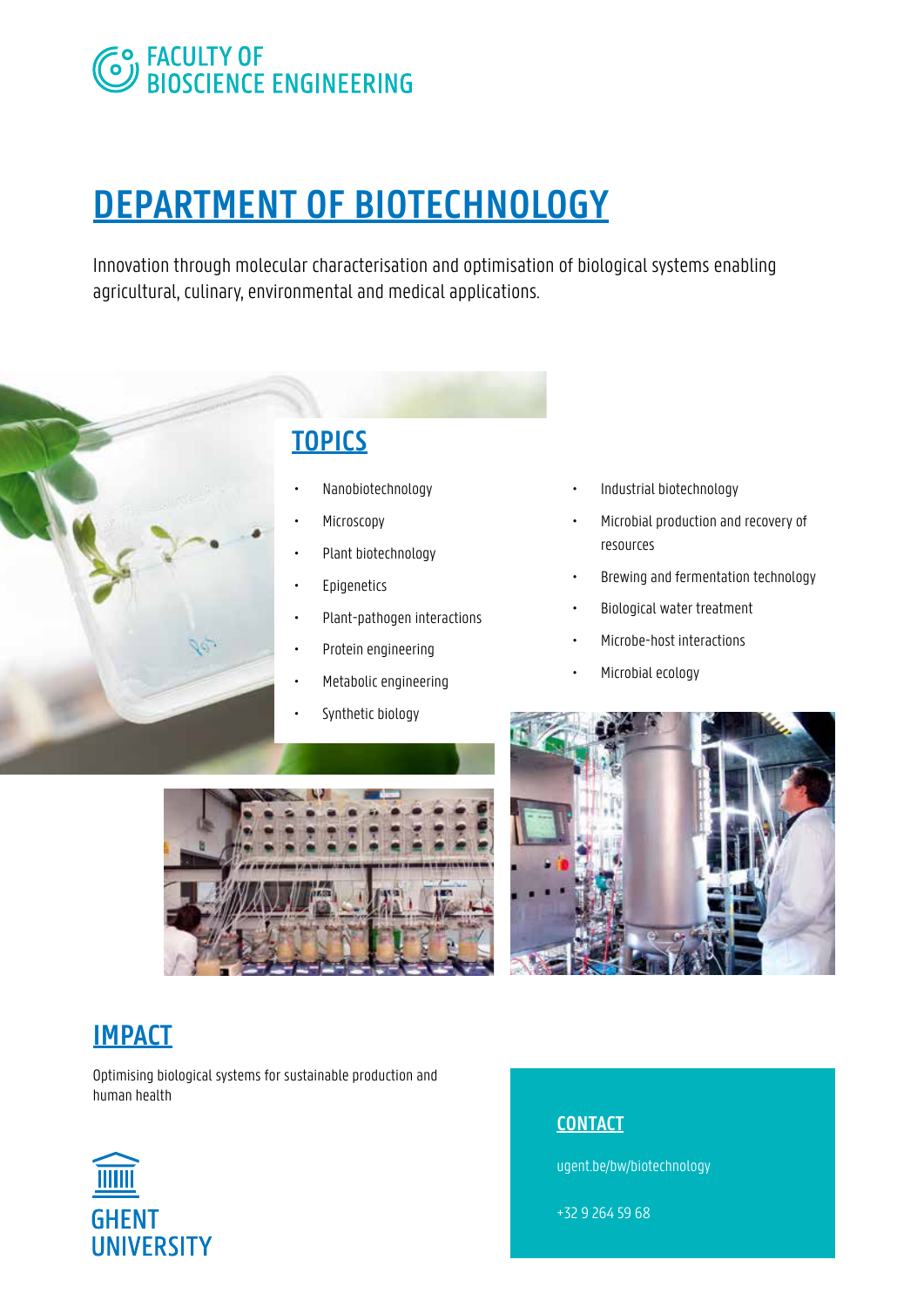| Nico Boon                | Microbial community engineering, molecular and optical fingerprinting of microbial<br>communities, drinking water microbiology, bioremediation                   |
|--------------------------|------------------------------------------------------------------------------------------------------------------------------------------------------------------|
| <b>Yves Briers</b>       | Enzyme engineering, industrial biotechnology, medical biotechnology                                                                                              |
| Jessika De Clippeleer    | Brewing technology, fermentation, raw materials, beer (flavour) quality and stability                                                                            |
| <b>Tom Defoirdt</b>      | Management of bacterial activity, abatement of bacterial diseases, antivirulence therapy,<br>aquatic microbiology, blue biotechnology                            |
| Leen De Gelder           | Environmental biotechnology, applied microbiology                                                                                                                |
| <b>Bart De Gusseme</b>   | Biological waste-water treatment, drinking water production and disinfection<br>microbial reuse technology                                                       |
| Marjan De Mey            | Industrial biotechnology, metabolic engineering, synthetic biology                                                                                               |
| Jo De Vrieze             | Anaerobic digestion, resource recovery, microbial 3D engineering, microbial ecology in<br>engineered ecosystems, methanogenesis                                  |
| <b>Tom Desmet</b>        | Biocatalysis and enzyme engineering                                                                                                                              |
| Ramon Ganigué            | Anaerobic microbial technology, gas fermentation, bioproduction from wastes, waste-water<br>treatment, sewer corrosion                                           |
| <b>Godelieve Gheysen</b> | Plant biotechnology, molecular analysis of plant-pathogen interactions                                                                                           |
| <b>Tina Kyndt</b>        | Molecular plant-nematode interactions, rice, plant defence, epigenetics                                                                                          |
| <b>Kathy Messens</b>     | Agro and food biotechnology                                                                                                                                      |
| <b>Korneel Rabaey</b>    | Water treatment, bioproduction, renewable raw materials, (bio)electrochemical conversions                                                                        |
| André Skirtach           | Nanoparticles and nanoplasmonics, polymeric biomaterial coatings, drug delivery,<br>mechanobiology, bioimaging and Raman scattering, microscopy                  |
| <b>Wim Soetaert</b>      | Industrial biotechnology, fermentation, biocatalysis, metabolic engineering, biosurfactants                                                                      |
| Inge Van Bogaert         | Industrial biotechnology, biosurfactants, yeasts and fungi, cellular export over biological<br>membranes, transporters                                           |
| <b>Els Van Damme</b>     | Biochemistry and qlycobiology, plant lectins, protein-carbohydrate interactions and signal<br>transduction in plants, and their importance for plant development |
| Tom Van de Wiele         | Microbe-host interactions, gastrointestinal microbial technology, microbial metabolic potency,<br>bioavailability processes                                      |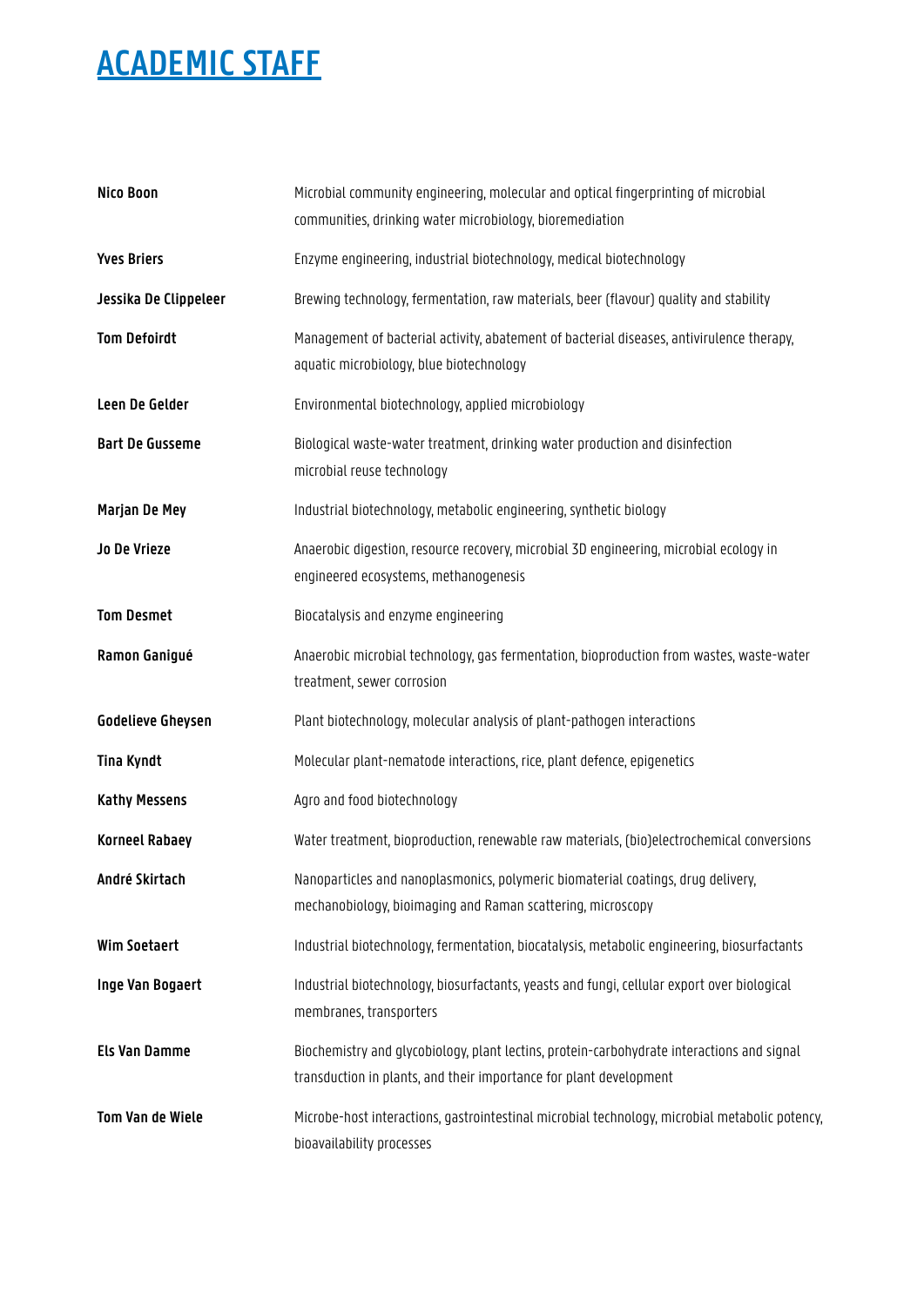# **CO FACULTY OF<br>CO BIOSCIENCE ENGINEERING**

# **DEPARTMENT OF DATA ANALYSIS AND MATHEMATICAL MODELLING**

Developing multidisciplinary engineering approaches for the entire data-to-decision cycle of biosystems modelling for science, industry and society.



# **TOPICS**

- Data analysis for life sciences: biostatistics and bioinformatics
- Knowledge-based, predictive and spatially explicit modelling of biological and natural processes
- Model-based design and optimisation of processes in resource recovery and pharmaceutical manufacturing



### **IMPACT**

Promoting and implementing high-quality data analysis and modelling solutions for scientific, industrial and societal problems.



### **CONTACT**

ugent.be/bw/damm

+32 9 264 59 32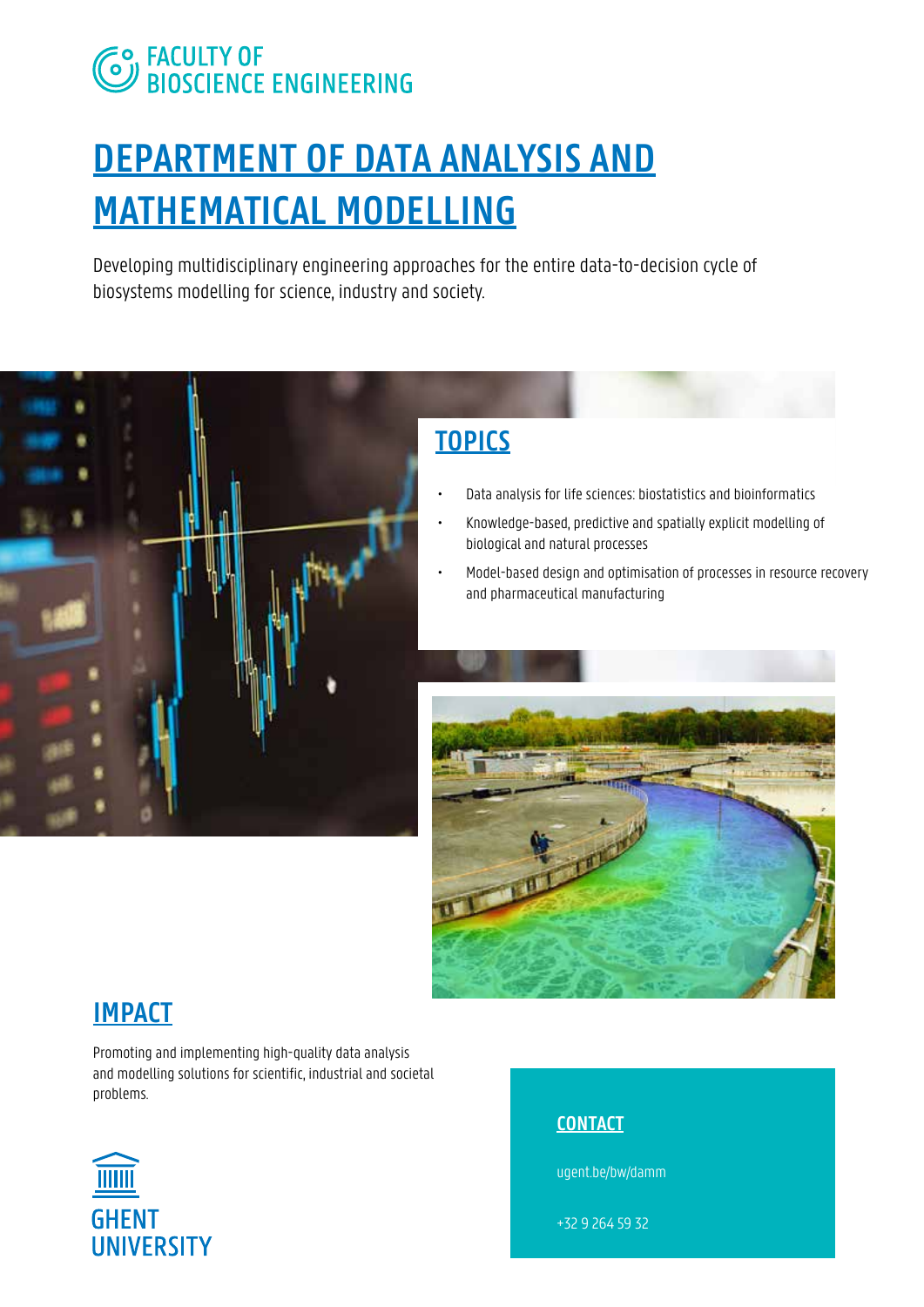| <b>Jan Baetens</b>      | Spatially explicit modelling, dynamical systems, individual-based modelling, cellular automata                |
|-------------------------|---------------------------------------------------------------------------------------------------------------|
| Johan D'heer            | Physics for bachelor students                                                                                 |
| <b>Bernard De Baets</b> | Fuzzy set theory, artificial intelligence, mathematical modelling, operations research<br>cellular automata   |
| <b>Tim De Meyer</b>     | Bioinformatics, (epi)genomics, transcriptomics, imprinting, ageing                                            |
| Stijn Luca              | Biostatistics, statistical data analysis                                                                      |
| <b>Ingmar Nopens</b>    | Model-based process and system analysis and optimisation using mechanistic models                             |
| Shodhan Rao             | Mathematical biology, systems biology, stability theory, model reduction,<br>chemical reaction network theory |
| <b>Elena Torfs</b>      | Model-based optimization of bioprocesses, advances process control<br>softsensor development                  |
| Wim Van Criekinge       | Bioinformatics, computational genomics, epigenetics, translational medicine                                   |
| Jan Verwaeren           | Computational data analysis, digital image processing                                                         |
| Willem Waegeman         | Machine learning, data science                                                                                |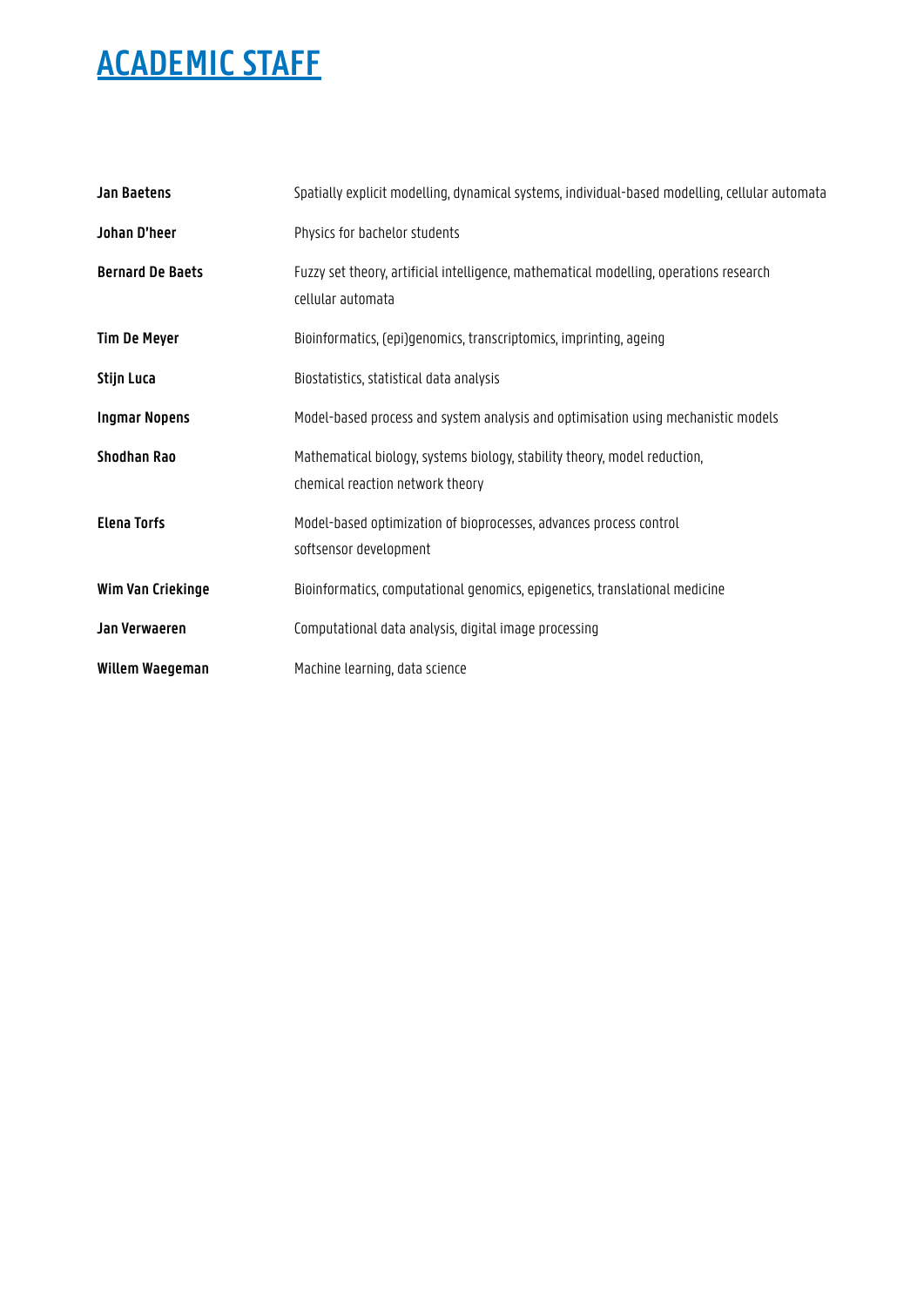# **CO FACULTY OF<br>CO BIOSCIENCE ENGINEERING**

# **DEPARTMENT OF AGRICULTURAL ECONOMICS**

The research in our department focuses on economic and sociopolitical analyses of agriculture and food 'from farm to fork', including urban, peri-urban and rural areas all over the globe. Our academic teaching reflects this broad scope and attracts an international audience. We offer related services to governmental and non-governmental organisations, as well as to corporations and civil society.



# **TOPICS**

- Agricultural economics
- Agricultural, food and environmental policy
- Agri-food marketing
- Chain and business management
- Consumer behaviour
- Natural resources management
	- Rural (development) economics and sociology



### **IMPACT**

- Policy advice at local, national and international level
- Capacity building of partner institutes in other countries



### **CONTACT**

agecon.ugent.be

+32 9 264 59 27